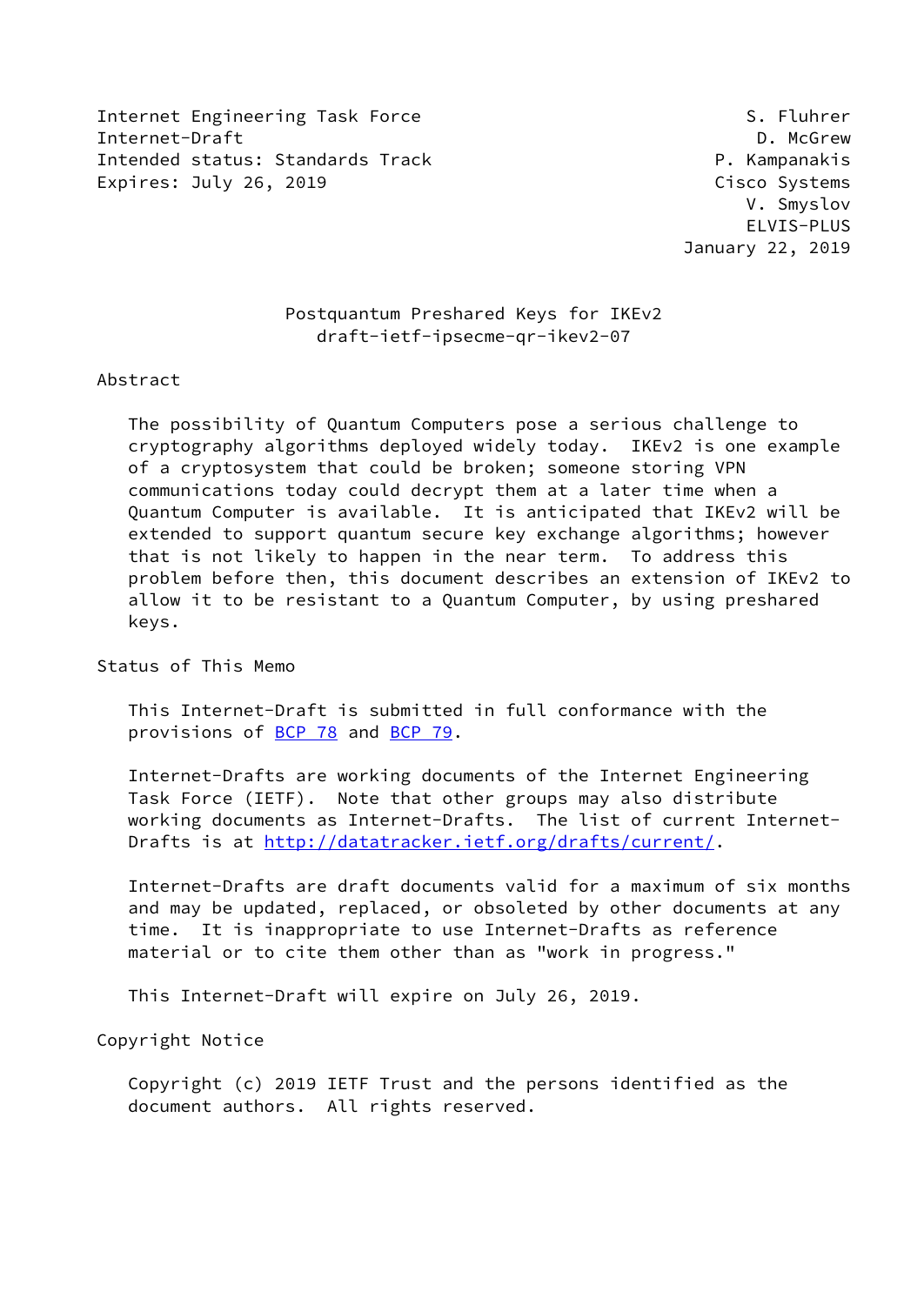## <span id="page-1-1"></span>Internet-Draft Postquantum Security for IKEv2 January 2019

This document is subject to [BCP 78](https://datatracker.ietf.org/doc/pdf/bcp78) and the IETF Trust's Legal Provisions Relating to IETF Documents [\(http://trustee.ietf.org/license-info](http://trustee.ietf.org/license-info)) in effect on the date of publication of this document. Please review these documents carefully, as they describe your rights and restrictions with respect to this document. Code Components extracted from this document must include Simplified BSD License text as described in Section 4.e of the Trust Legal Provisions and are provided without warranty as described in the Simplified BSD License.

### Table of Contents

|                                      |  |  | $\overline{2}$ |
|--------------------------------------|--|--|----------------|
| 1.1.                                 |  |  | $\overline{3}$ |
| 1.2.                                 |  |  | $\overline{5}$ |
| 2.                                   |  |  | $\overline{5}$ |
| 3.                                   |  |  | 6              |
| $\overline{4}$ .                     |  |  | 10             |
| 5.                                   |  |  | 11             |
| 5.1.                                 |  |  | 11             |
| $5.2.$ Operational Considerations    |  |  | 12             |
| $5.2.1$ . PPK Distribution           |  |  | 12             |
|                                      |  |  | 12             |
| $5.2.3$ . PPK-only Authentication    |  |  | 13             |
| <u>6</u> .                           |  |  | 13             |
| $\overline{1}$ .                     |  |  | 15             |
| 8.                                   |  |  | 16             |
| Normative References<br>8.1.         |  |  | 16             |
| Informational References<br>8.2.     |  |  | 16             |
| Appendix A. Discussion and Rationale |  |  | 17             |
|                                      |  |  | 18             |
|                                      |  |  | 18             |

## <span id="page-1-0"></span>[1](#page-1-0). Introduction

 It is an open question whether or not it is feasible to build a Quantum Computer (and if so, when one might be implemented), but if it is, many of the cryptographic algorithms and protocols currently in use would be insecure. A Quantum Computer would be able to solve DH and ECDH problems in polynomial time  $[\underline{I-D.hoffman-c2pq}]$ , and this would imply that the security of existing IKEv2 [\[RFC7296](https://datatracker.ietf.org/doc/pdf/rfc7296)] systems would be compromised. IKEv1 [\[RFC2409](https://datatracker.ietf.org/doc/pdf/rfc2409)], when used with strong preshared keys, is not vulnerable to quantum attacks, because those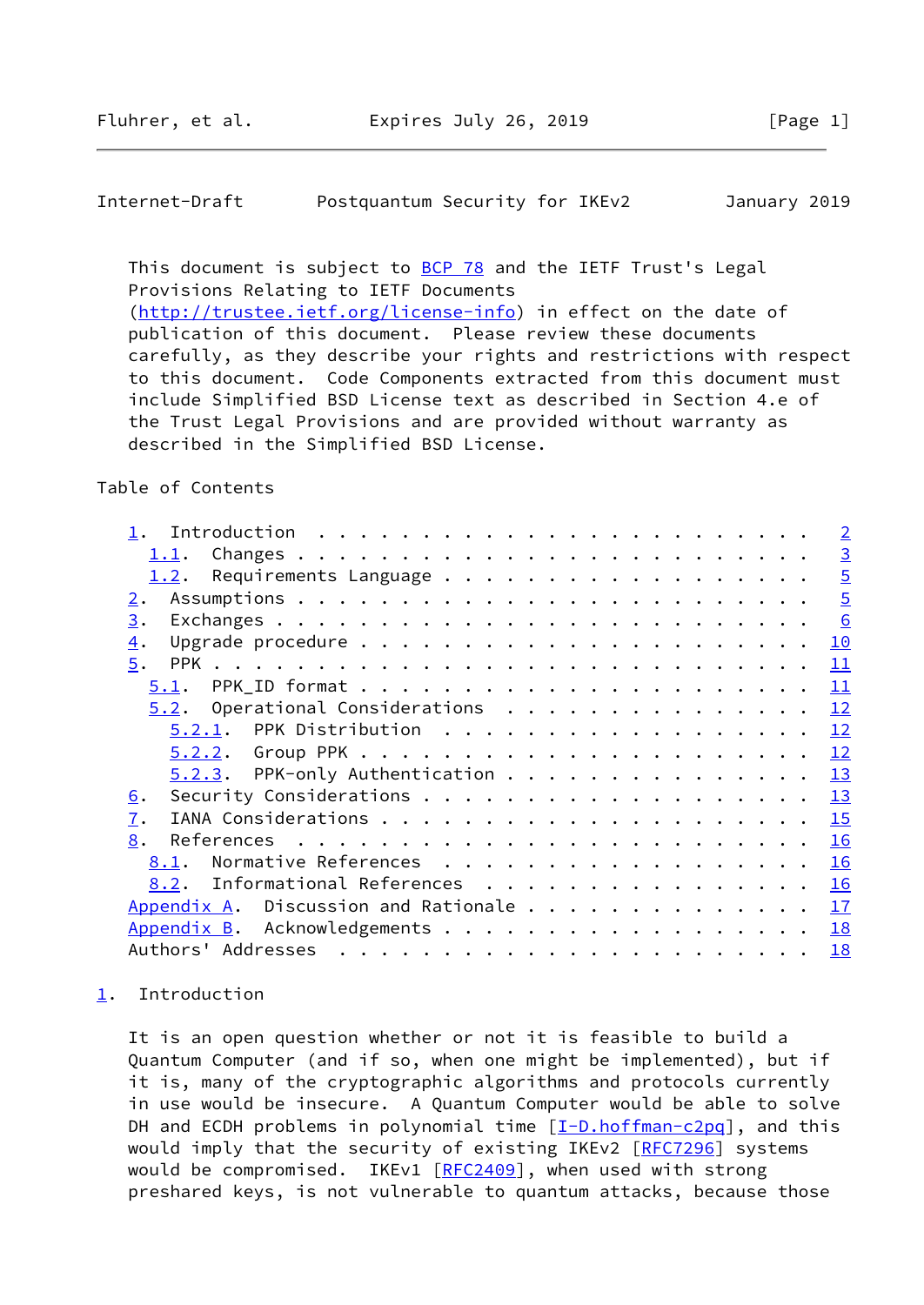keys are one of the inputs to the key derivation function. If the preshared key has sufficient entropy and the PRF, encryption and authentication transforms are postquantum secure, then the resulting system is believed to be quantum resistant, that is, invulnerable to an attacker with a Quantum Computer.

| Fluhrer, et al.<br>Expires July 26, 2019 |  | [Page 2] |
|------------------------------------------|--|----------|
|------------------------------------------|--|----------|

<span id="page-2-1"></span>Internet-Draft Postquantum Security for IKEv2 January 2019

 This document describes a way to extend IKEv2 to have a similar property; assuming that the two end systems share a long secret key, then the resulting exchange is quantum resistant. By bringing postquantum security to IKEv2, this note removes the need to use an obsolete version of the Internet Key Exchange in order to achieve that security goal.

 The general idea is that we add an additional secret that is shared between the initiator and the responder; this secret is in addition to the authentication method that is already provided within IKEv2. We stir this secret into the SK\_d value, which is used to generate the key material (KEYMAT) and the SKEYSEED for the child SAs; this secret provides quantum resistance to the IPsec SAs (and any child IKE SAs). We also stir the secret into the SK\_pi, SK\_pr values; this allows both sides to detect a secret mismatch cleanly.

 It was considered important to minimize the changes to IKEv2. The existing mechanisms to do authentication and key exchange remain in place (that is, we continue to do (EC)DH, and potentially PKI authentication if configured). This document does not replace the authentication checks that the protocol does; instead, it is done as a parallel check.

<span id="page-2-0"></span>[1.1](#page-2-0). Changes

RFC EDITOR PLEASE DELETE THIS SECTION.

Changes in this draft in each version iterations.

[draft-ietf-ipsecme-qr-ikev2-05](https://datatracker.ietf.org/doc/pdf/draft-ietf-ipsecme-qr-ikev2-05)

o Addressed comments received during WGLC.

[draft-ietf-ipsecme-qr-ikev2-04](https://datatracker.ietf.org/doc/pdf/draft-ietf-ipsecme-qr-ikev2-04)

o Using Group PPK is clarified based on comment from Quynh Dang.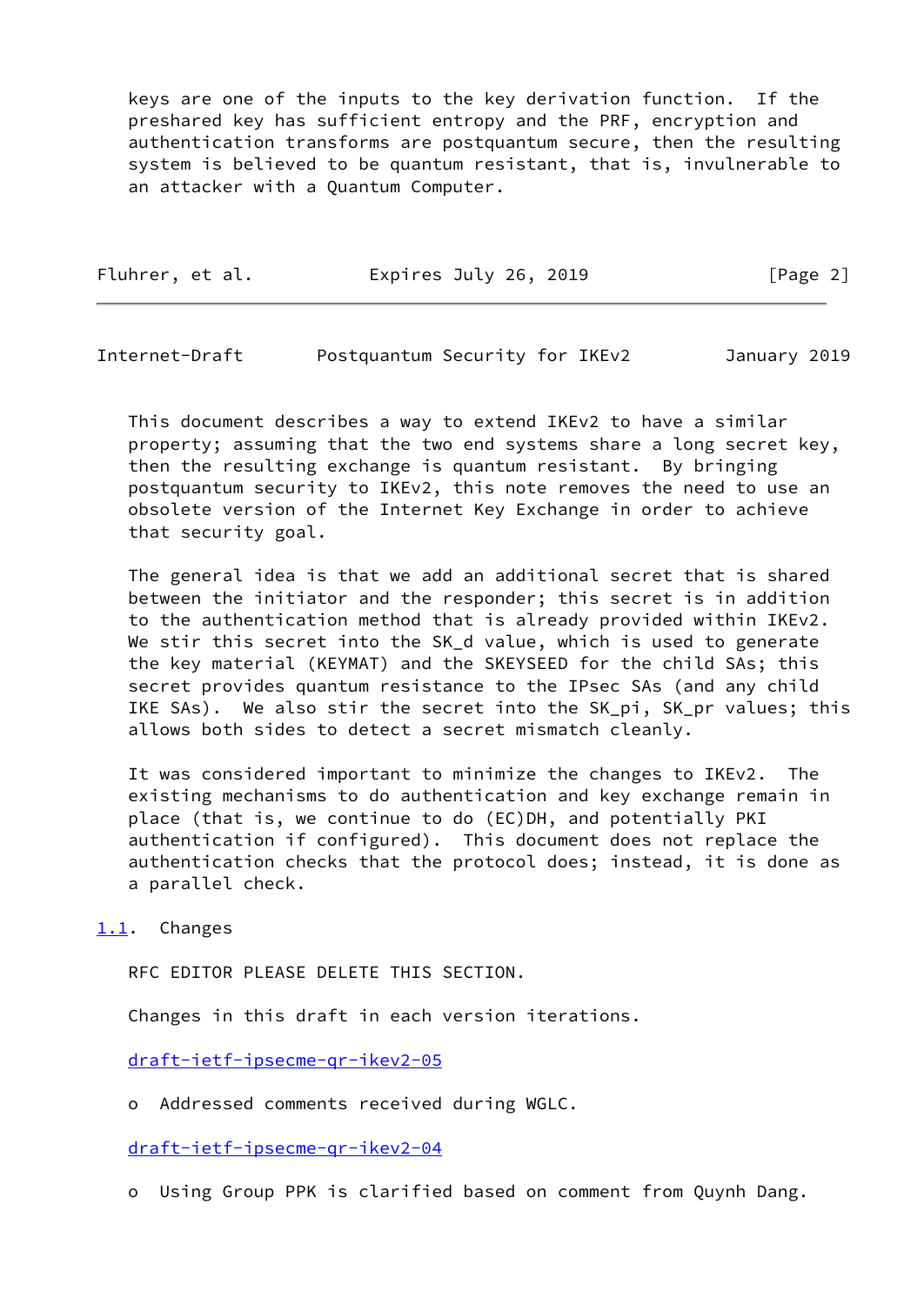[draft-ietf-ipsecme-qr-ikev2-03](https://datatracker.ietf.org/doc/pdf/draft-ietf-ipsecme-qr-ikev2-03)

- o Editorial changes and minor text nit fixes.
- o Integrated Tommy P. text suggestions.

[draft-ietf-ipsecme-qr-ikev2-02](https://datatracker.ietf.org/doc/pdf/draft-ietf-ipsecme-qr-ikev2-02)

 o Added note that the PPK is stirred in the initial IKE SA setup only.

| Fluhrer, et al. | Expires July 26, 2019 | [Page 3] |
|-----------------|-----------------------|----------|
|-----------------|-----------------------|----------|

Internet-Draft Postquantum Security for IKEv2 January 2019

- o Added note about the initiator ignoring any content in the PPK IDENTITY notification from the responder.
- o fixed Tero's suggestions from 2/6/1028
- o Added IANA assigned message types where necessary.
- o fixed minor text nits

[draft-ietf-ipsecme-qr-ikev2-01](https://datatracker.ietf.org/doc/pdf/draft-ietf-ipsecme-qr-ikev2-01)

- o Nits and minor fixes.
- o prf is replaced with prf+ for the SK\_d and SK\_pi/r calculations.
- o Clarified using PPK in case of EAP authentication.
- o PPK\_SUPPORT notification is changed to USE\_PPK to better reflect its purpose.

[draft-ietf-ipsecme-qr-ikev2-00](https://datatracker.ietf.org/doc/pdf/draft-ietf-ipsecme-qr-ikev2-00)

o Migrated from [draft-fluhrer-qr-ikev2-05](https://datatracker.ietf.org/doc/pdf/draft-fluhrer-qr-ikev2-05) to [draft-ietf-ipsecme-qr](https://datatracker.ietf.org/doc/pdf/draft-ietf-ipsecme-qr-ikev2-00) [ikev2-00](https://datatracker.ietf.org/doc/pdf/draft-ietf-ipsecme-qr-ikev2-00) that is a WG item.

[draft-fluhrer-qr-ikev2-05](https://datatracker.ietf.org/doc/pdf/draft-fluhrer-qr-ikev2-05)

o Nits and editorial fixes.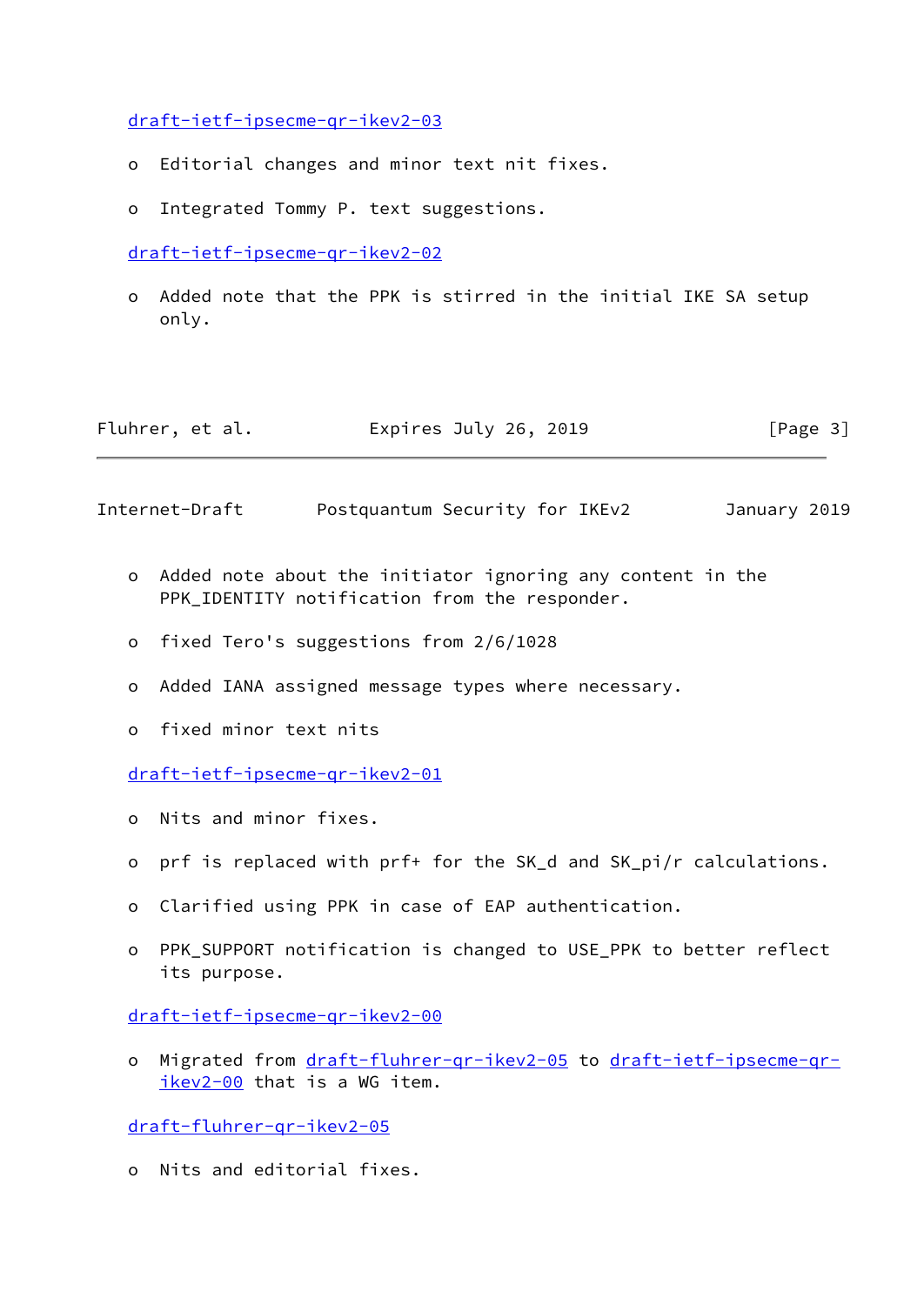- o Made PPK\_ID format and PPK Distributions subsection of the PPK section. Also added an Operational Considerations section.
- o Added comment about Child SA rekey in the Security Considerations section.
- o Added NO\_PPK\_AUTH to solve the cases where a PPK\_ID is not configured for a responder.
- o Various text changes and clarifications.
- o Expanded Security Considerations section to describe some security concerns and how they should be addressed.

[draft-fluhrer-qr-ikev2-03](https://datatracker.ietf.org/doc/pdf/draft-fluhrer-qr-ikev2-03)

- o Modified how we stir the PPK into the IKEv2 secret state.
- o Modified how the use of PPKs is negotiated.

| Fluhrer, et al. | Expires July 26, 2019 | [Page 4] |
|-----------------|-----------------------|----------|
|                 |                       |          |

<span id="page-4-0"></span>Internet-Draft Postquantum Security for IKEv2 January 2019

[draft-fluhrer-qr-ikev2-02](https://datatracker.ietf.org/doc/pdf/draft-fluhrer-qr-ikev2-02)

- o Simplified the protocol by stirring in the preshared key into the child SAs; this avoids the problem of having the responder decide which preshared key to use (as it knows the initiator identity at that point); it does mean that someone with a Quantum Computer can recover the initial IKE negotiation.
- o Removed positive endorsements of various algorithms. Retained warnings about algorithms known to be weak against a Quantum Computer.

[draft-fluhrer-qr-ikev2-01](https://datatracker.ietf.org/doc/pdf/draft-fluhrer-qr-ikev2-01)

 o Added explicit guidance as to what IKE and IPsec algorithms are quantum resistant.

[draft-fluhrer-qr-ikev2-00](https://datatracker.ietf.org/doc/pdf/draft-fluhrer-qr-ikev2-00)

 o We switched from using vendor ID's to transmit the additional data to notifications.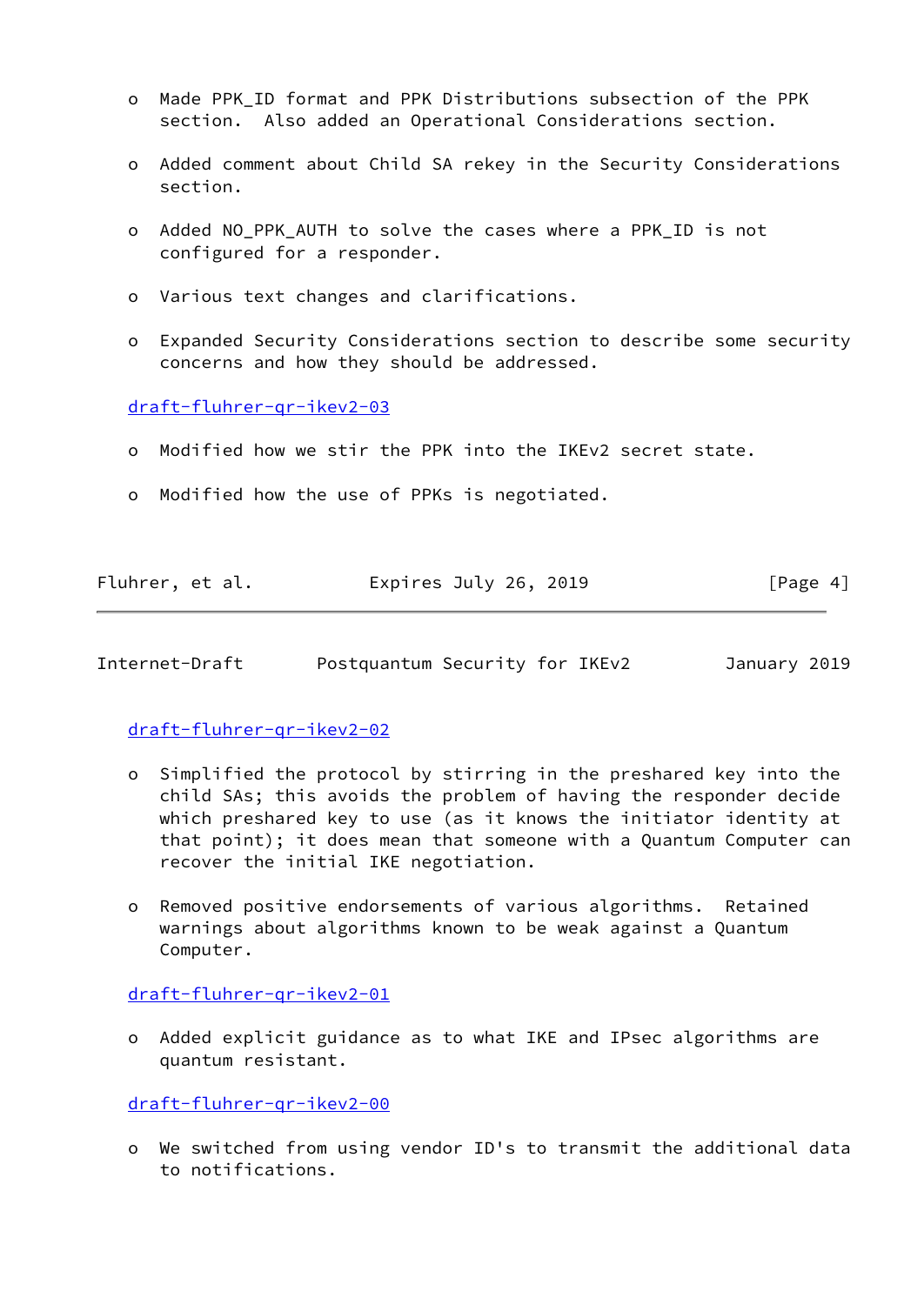- o We added a mandatory cookie exchange to allow the server to communicate to the client before the initial exchange.
- o We added algorithm agility by having the server tell the client what algorithm to use in the cookie exchange.
- o We have the server specify the PPK Indicator Input, which allows the server to make a trade-off between the efficiency for the search of the clients PPK, and the anonymity of the client.
- o We now use the negotiated PRF (rather than a fixed HMAC-SHA256) to transform the nonces during the KDF.
- <span id="page-5-0"></span>[1.2](#page-5-0). Requirements Language

 The key words "MUST", "MUST NOT", "REQUIRED", "SHALL", "SHALL NOT", "SHOULD", "SHOULD NOT", "RECOMMENDED", "MAY", and "OPTIONAL" in this document are to be interpreted as described in [RFC 2119 \[RFC2119](https://datatracker.ietf.org/doc/pdf/rfc2119)].

<span id="page-5-1"></span>[2](#page-5-1). Assumptions

 We assume that each IKE peer has a list of Postquantum Preshared Keys (PPK) along with their identifiers (PPK\_ID), and any potential IKE initiator has a selection of which PPK to use with any specific responder. In addition, implementations have a configurable flag that determines whether this postquantum preshared key is mandatory.

| Fluhrer, et al.<br>Expires July 26, 2019 | [Page 5] |  |
|------------------------------------------|----------|--|
|------------------------------------------|----------|--|

<span id="page-5-3"></span>Internet-Draft Postquantum Security for IKEv2 January 2019

 This PPK is independent of the preshared key (if any) that the IKEv2 protocol uses to perform authentication. The PPK specific configuration that is assumed on each peer consists of the following tuple:

Peer, PPK, PPK\_ID, mandatory\_or\_not

<span id="page-5-2"></span>[3](#page-5-2). Exchanges

 If the initiator is configured to use a postquantum preshared key with the responder (whether or not the use of the PPK is mandatory), then he will include a notification USE\_PPK in the IKE\_SA\_INIT request message as follows:

Initiator Responder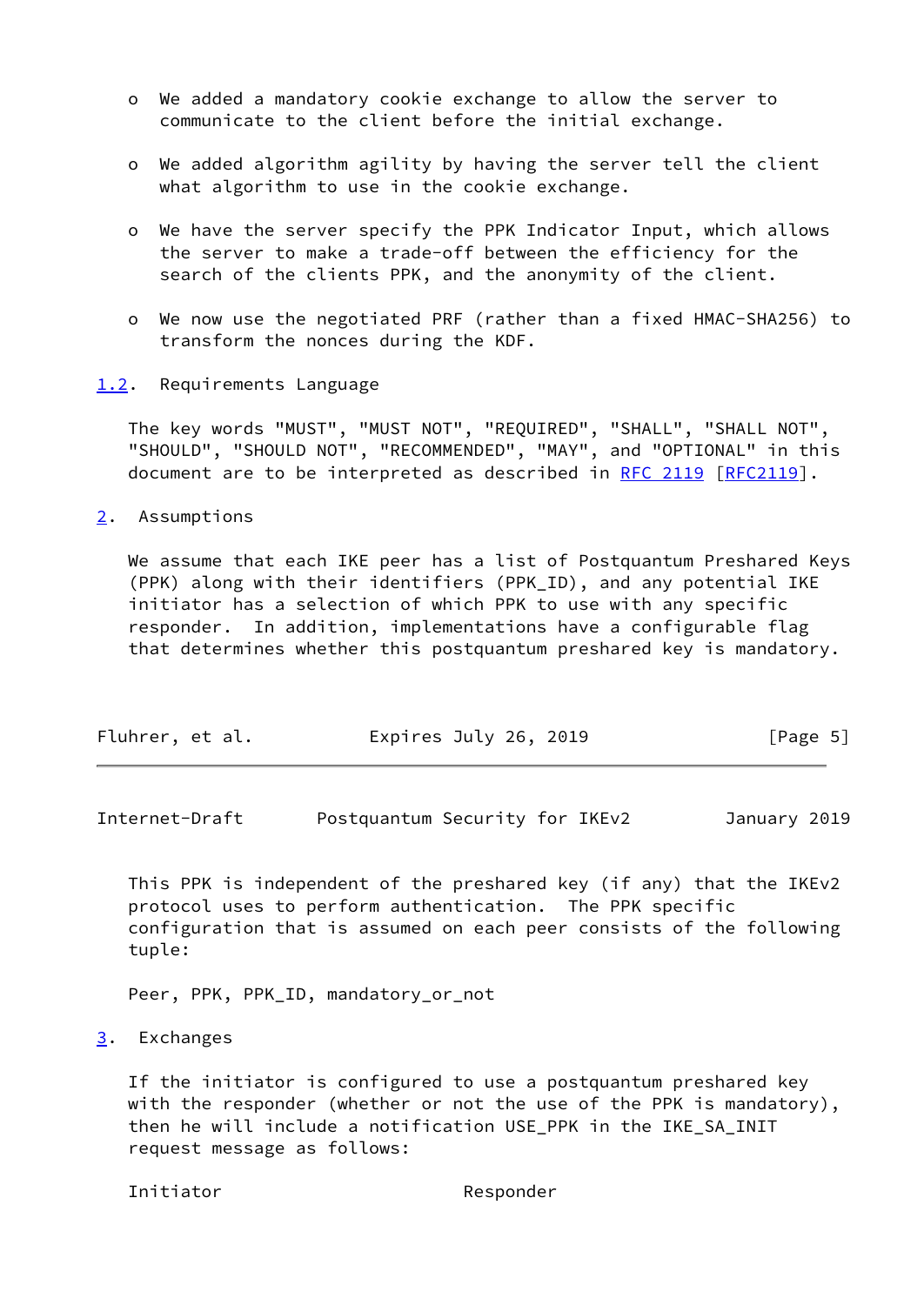------------------------------------------------------------------

HDR, SAi1, KEi, Ni, N(USE\_PPK) --->

 N(USE\_PPK) is a status notification payload with the type 16435; it has a protocol ID of 0, no SPI and no notification data associated with it.

 If the initiator needs to resend this initial message with a cookie (because the responder response included a COOKIE notification), then the resend would include the USE\_PPK notification if the original message did.

 If the responder does not support this specification or does not have any PPK configured, then she ignores the received notification and continues with the IKEv2 protocol as normal. Otherwise the responder checks if she has a PPK configured, and if she does, then the responder replies with the IKE\_SA\_INIT message including a USE\_PPK notification in the response:

Initiator Responder ------------------------------------------------------------------ <--- HDR, SAr1, KEr, Nr, [CERTREQ], N(USE\_PPK)

When the initiator receives this reply, he checks whether the responder included the USE\_PPK notification. If the responder did not and the flag mandatory\_or\_not indicates that using PPKs is mandatory for communication with this responder, then the initiator MUST abort the exchange. This situation may happen in case of misconfiguration, when the initiator believes he has a mandatory to use PPK for the responder, while the responder either doesn't support PPKs at all or doesn't have any PPK configured for the initiator. See [Section 6](#page-14-0) for discussion of the possible impacts of this situation.

|  | Fluhrer, et al. |  | Expires July 26, 2019 |  | [Page 6] |  |
|--|-----------------|--|-----------------------|--|----------|--|
|--|-----------------|--|-----------------------|--|----------|--|

Internet-Draft Postquantum Security for IKEv2 January 2019

 If the responder did not include the USE\_PPK notification and using a PPK for this particular responder is optional, then the initiator continues with the IKEv2 protocol as normal, without using PPKs.

 If the responder did include the USE\_PPK notification, then the initiator selects a PPK, along with its identifier PPK\_ID. Then, she computes this modification of the standard IKEv2 key derivation: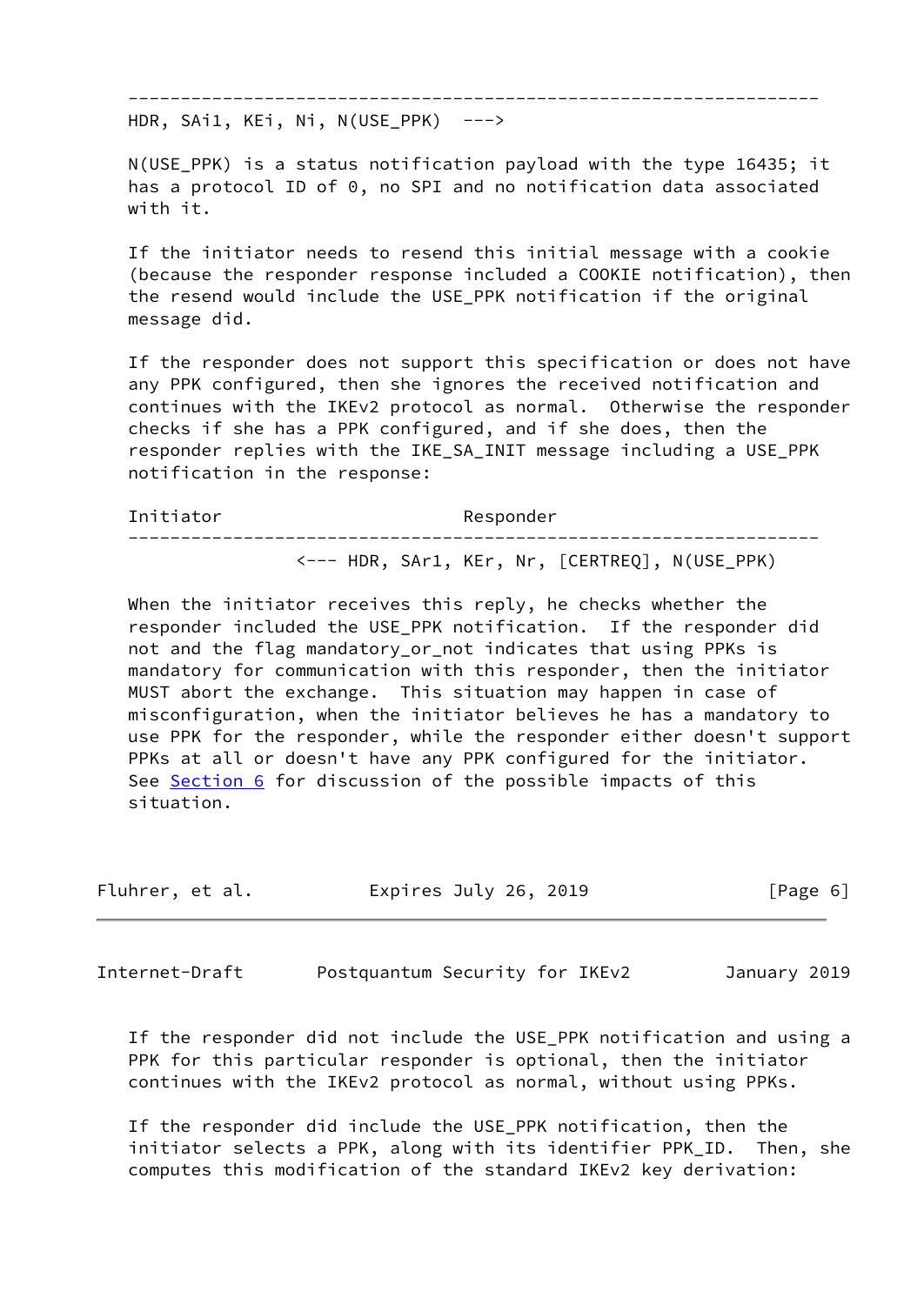```
SKEYSEED = prf(Ni | Nr, g^{\wedge}ir) {SK_d' | SK_ai | SK_ar | SK_ei | SK_er | SK_pi' | SK_pr' )
                = prf+ (SKEYSEED, Ni | Nr | SPIi | SPIr }
SK_d = prf+ (PPK, SK_d') SK_pi = prf+ (PPK, SK_pi')
SK pr = prf+ (PPK, SKpr')
```
 That is, we use the standard IKEv2 key derivation process except that the three subkeys SK\_d, SK\_pi, SK\_pr are run through the prf+ again, this time using the PPK as the key. Using prf+ construction ensures that it is always possible to get the resulting keys of the same size as the initial ones, even if the underlying PRF has output size different from its key size. Note, that at the time this document was written, all PRFs defined for use in IKEv2 [\[IKEV2-IANA-PRFS](#page-17-5)] had output size equal to the (preferred) key size. For such PRFs only the first iteration of prf+ is needed:

 $SK_d = prf (PPK, SK_d' | 0x01)$  $SK_p i = prf (PPK, SK_p i' | 0x01)$  $SK_pr = prf$  (PPK,  $SK_pr'$  | 0x01)

 Note that the PPK is used in SK\_d, SK\_pi and SK\_pr calculation only during the initial IKE SA setup. It MUST NOT be used when these subkeys are calculated as result of IKE SA rekey, resumption or other similar operation.

 The initiator then sends the IKE\_AUTH request message, including the PPK\_ID value as follows:

Initiator Responder

 ------------------------------------------------------------------ HDR, SK {IDi, [CERT,] [CERTREQ,] [IDr,] AUTH, SAi2, TSi, TSr, N(PPK\_IDENTITY, PPK\_ID), [N(NO\_PPK\_AUTH)]} --->

 PPK\_IDENTITY is a status notification with the type 16436; it has a protocol ID of 0, no SPI and a notification data that consists of the identifier PPK\_ID.

Fluhrer, et al. Expires July 26, 2019 [Page 7]

Internet-Draft Postquantum Security for IKEv2 January 2019

A situation may happen when the responder has some PPKs, but doesn't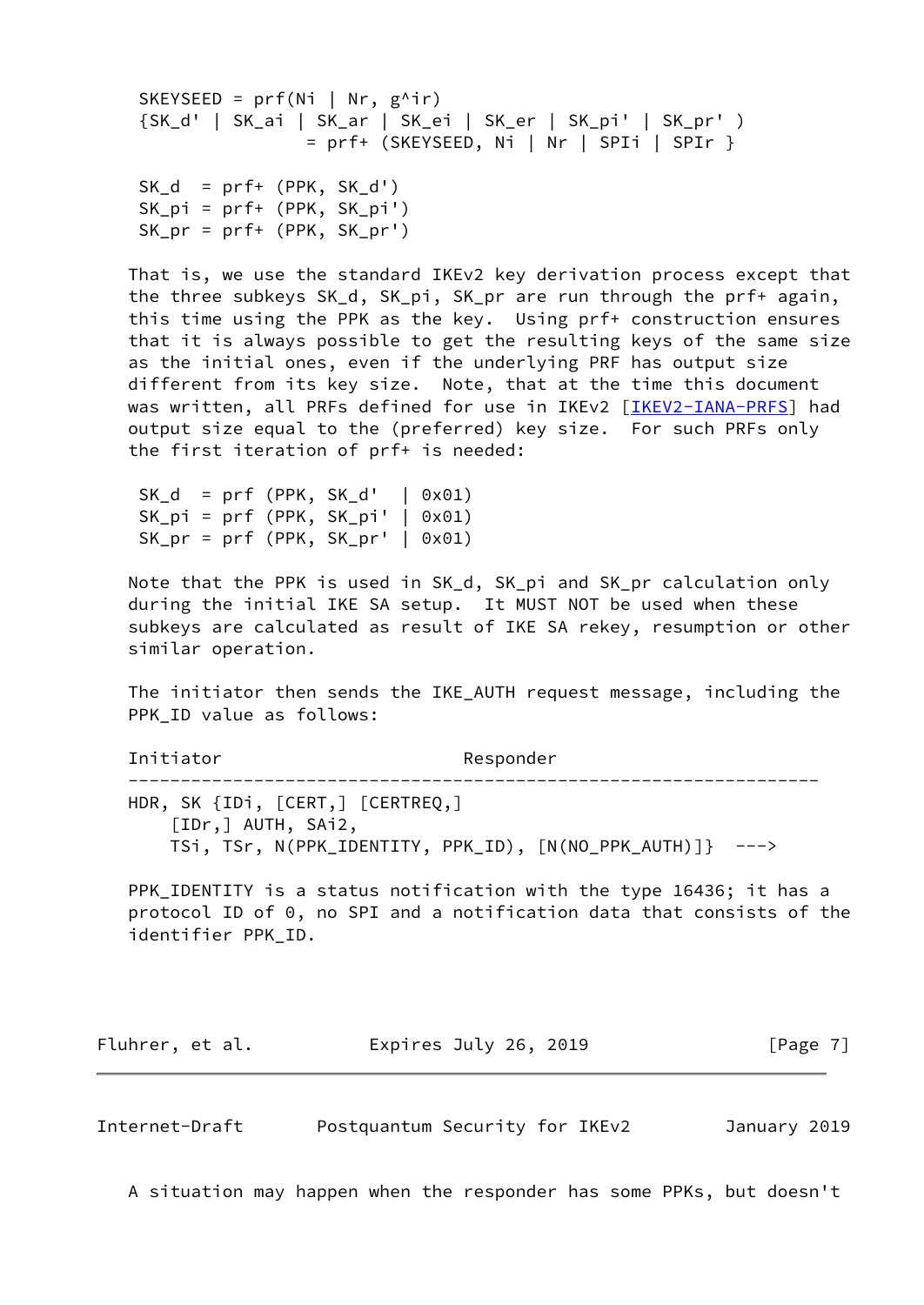have a PPK with the PPK ID received from the initiator. In this case the responder cannot continue with PPK (in particular, she cannot authenticate the initiator), but she could be able to continue with normal IKEv2 protocol if the initiator provided its authentication data computed as in normal IKEv2, without using PPKs. For this purpose, if using PPKs for communication with this responder is optional for the initiator, then the initiator MAY include a notification NO\_PPK\_AUTH in the above message.

NO PPK AUTH is a status notification with the type 16437; it has a protocol ID of 0 and no SPI. The Notification Data field contains the initiator's authentication data computed using SK\_pi', which has been computed without using PPKs. This is the same data that would normally be placed in the Authentication Data field of an AUTH payload. Since the Auth Method field is not present in the notification, the authentication method used for computing the authentication data MUST be the same as method indicated in the AUTH payload. Note that if the initiator decides to include the NO PPK AUTH notification, the initiator needs to perform authentication data computation twice, which may consume computation power (e.g. if digital signatures are involved).

When the responder receives this encrypted exchange, she first computes the values:

SKEYSEED =  $prf(Ni | Nr, g^{\wedge}ir)$  {SK\_d' | SK\_ai | SK\_ar | SK\_ei | SK\_er | SK\_pi' | SK\_pr' }  $= prf+$  (SKEYSEED, Ni | Nr | SPIi | SPIr )

 She then uses the SK\_ei/SK\_ai values to decrypt/check the message and then scans through the payloads for the PPK\_ID attached to the PPK IDENTITY notification. If no PPK IDENTITY notification is found and the peers successfully exchanged USE\_PPK notifications in the IKE\_SA\_INIT exchange, then the responder MUST send back AUTHENTICATION FAILED notification and then fail the negotiation.

If the PPK IDENTITY notification contains PPK ID that is not known to the responder or is not configured for use for the identity from IDi payload, then the responder checks whether using PPKs for this initiator is mandatory and whether the initiator included NO\_PPK\_AUTH notification in the message. If using PPKs is mandatory or no NO\_PPK\_AUTH notification found, then then the responder MUST send back AUTHENTICATION\_FAILED notification and then fail the negotiation. Otherwise (when PPK is optional and the initiator included NO\_PPK\_AUTH notification) the responder MAY continue regular IKEv2 protocol, except that she uses the data from the NO\_PPK\_AUTH notification as the authentication data (which usually resides in the

Fluhrer, et al. **Expires July 26, 2019** [Page 8]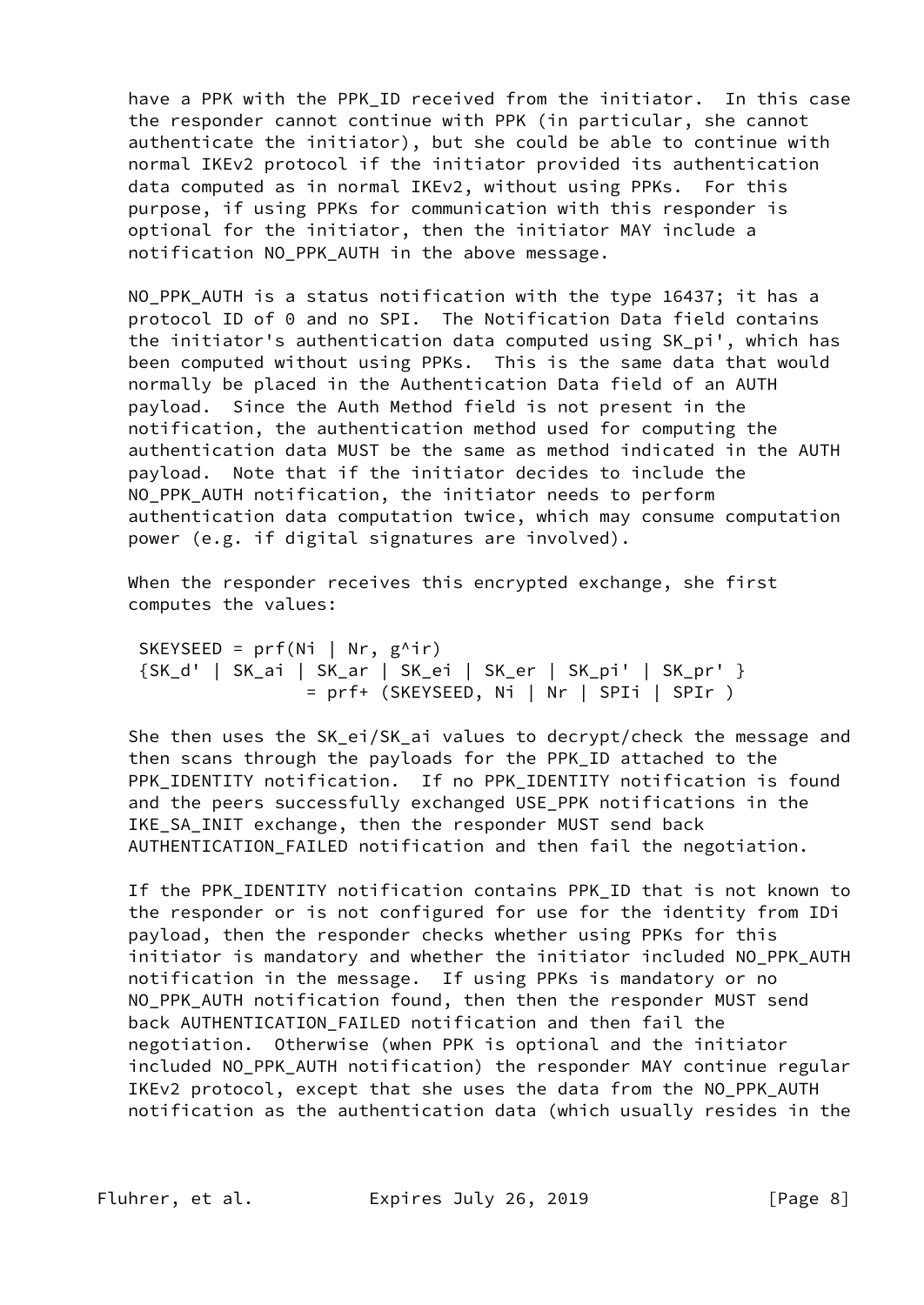AUTH payload), for the purpose of the initiator authentication. Note, that Authentication Method is still indicated in the AUTH payload.

This table summarizes the above logic for the responder:

|     | Received Received<br>USE_PPK NO_PPK_AUTH with PPK Mandatory | Configured PPK is |         | Action                  |
|-----|-------------------------------------------------------------|-------------------|---------|-------------------------|
| No  | $\star$                                                     | No.               | $\star$ | Standard IKEv2 protocol |
| No. | $\star$                                                     | Yes               | No      | Standard IKEv2 protocol |
| No. | $\star$                                                     | Yes               | Yes     | Abort negotiation       |
| Yes | No                                                          | No.               | $\star$ | Abort negotiation       |
| Yes | Yes                                                         | No.               | Yes     | Abort negotiation       |
| Yes | <b>Yes</b>                                                  | No                | No.     | Standard IKEv2 protocol |
| Yes | $^\star$                                                    | Yes               | $\star$ | Use PPK                 |
|     |                                                             |                   |         |                         |

 If PPK is in use, then the responder extracts the corresponding PPK and computes the following values:

SK  $d = prf+ (PPK, SKd')$  SK\_pi = prf+ (PPK, SK\_pi') SK\_pr = prf+ (PPK, SK\_pr')

 The responder then continues with the IKE\_AUTH exchange (validating the AUTH payload that the initiator included) as usual and sends back a response, which includes the PPK\_IDENTITY notification with no data to indicate that the PPK is used in the exchange:

Initiator Responder ------------------------------------------------------------------ <-- HDR, SK {IDr, [CERT,] AUTH, SAr2, TSi, TSr, N(PPK\_IDENTITY)}

 When the initiator receives the response, then he checks for the presence of the PPK\_IDENTITY notification. If he receives one, he marks the SA as using the configured PPK to generate SK\_d, SK\_pi, SK\_pr (as shown above); the content of the received PPK\_IDENTITY (if any) MUST be ignored. If the initiator does not receive the PPK\_IDENTITY, he MUST either fail the IKE SA negotiation sending the AUTHENTICATION\_FAILED notification in the Informational exchange (if the PPK was configured as mandatory), or continue without using the PPK (if the PPK was not configured as mandatory and the initiator included the NO\_PPK\_AUTH notification in the request).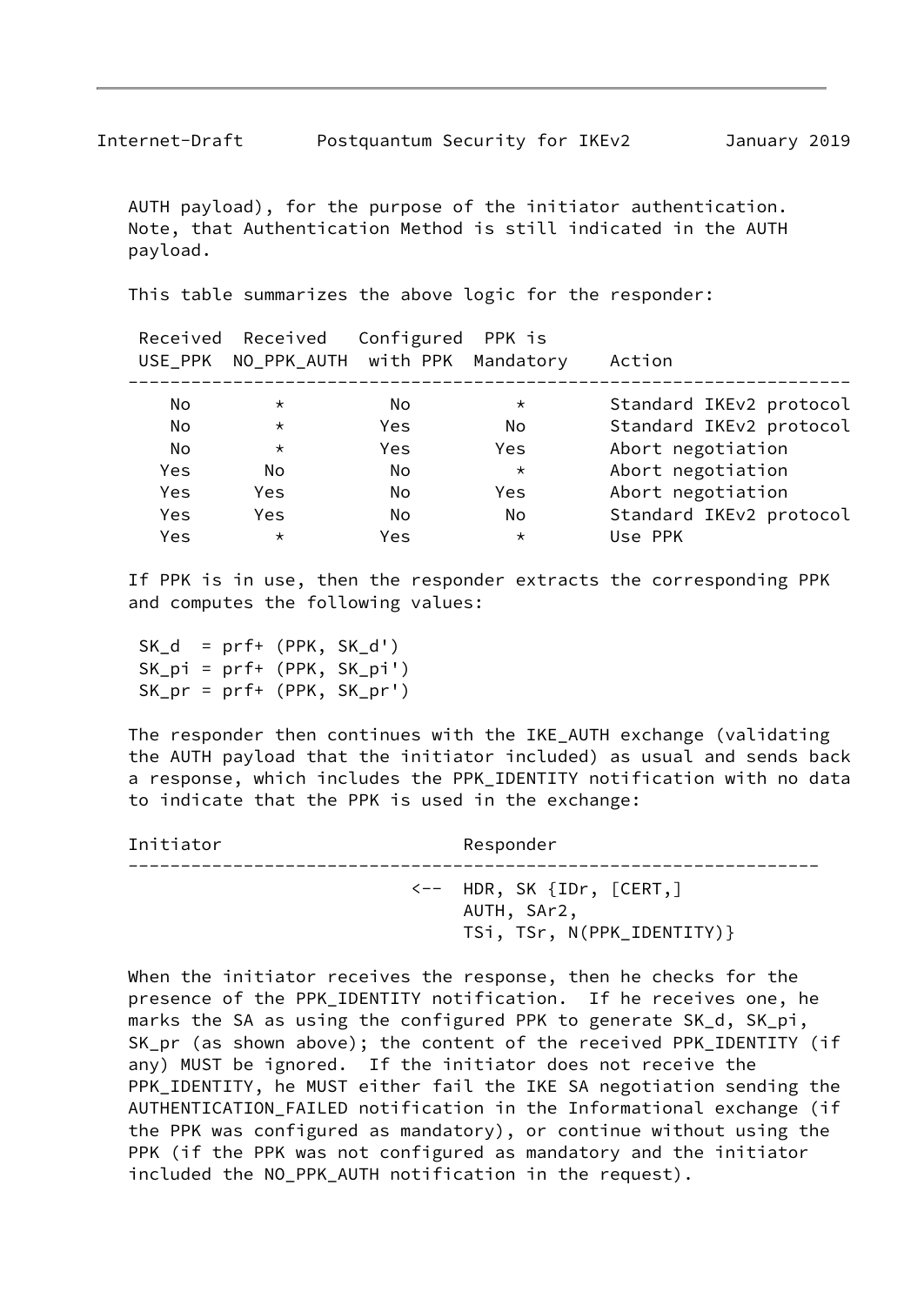If EAP is used in the IKE\_AUTH exchange, then the initiator doesn't include AUTH payload in the first request message, however the

| Fluhrer, et al. | Expires July 26, 2019 | [Page 9] |
|-----------------|-----------------------|----------|
|-----------------|-----------------------|----------|

<span id="page-10-1"></span>Internet-Draft Postquantum Security for IKEv2 January 2019

 responder sends back AUTH payload in the first reply. The peers then exchange AUTH payloads after EAP is successfully completed. As a result, the responder sends AUTH payload twice - in the first IKE\_AUTH reply message and in the last one, while the initiator sends AUTH payload only in the last IKE\_AUTH request. See more details about EAP authentication in IKEv2 in Section [2.16 of \[RFC7296\]](https://datatracker.ietf.org/doc/pdf/rfc7296#section-2.16).

The general rule for using PPK in the IKE AUTH exchange, which covers EAP authentication case too, is that the initiator includes PPK\_IDENTITY (and optionally NO\_PPK\_AUTH) notification in the request message containing AUTH payload. Therefore, in case of EAP the responder always computes the AUTH payload in the first IKE\_AUTH reply message without using PPK (by means of SK\_pr'), since PPK\_ID is not yet known to the responder. Once the IKE\_AUTH request message containing PPK\_IDENTITY notification is received, the responder follows rules described above for non-EAP authentication case.

Initiator Responder ---------------------------------------------------------------- HDR, SK {IDi, [CERTREQ,] [IDr,] SAi2, TSi,  $TSr$ }  $\rightarrow$  <-- HDR, SK {IDr, [CERT,] AUTH, en terms of the contract of the contract of the contract of the contract of the contract of the contract of the contract of the contract of the contract of the contract of the contract of the contract of the contract of th HDR, SK  ${EAP}$  --> <-- HDR, SK {EAP (success)} HDR, SK {AUTH, N(PPK\_IDENTITY, PPK\_ID)  $[$ , N(NO\_PPK\_AUTH)]} --> <-- HDR, SK {AUTH, SAr2, TSi, TSr [, N(PPK\_IDENTITY)]}

 Note, that the IKE\_SA\_INIT exchange in case of PPK is as described above (including exchange of the USE\_PPK notifications), regardless whether EAP is employed in the IKE\_AUTH or not.

<span id="page-10-0"></span>[4](#page-10-0). Upgrade procedure

This algorithm was designed so that someone can introduce PPKs into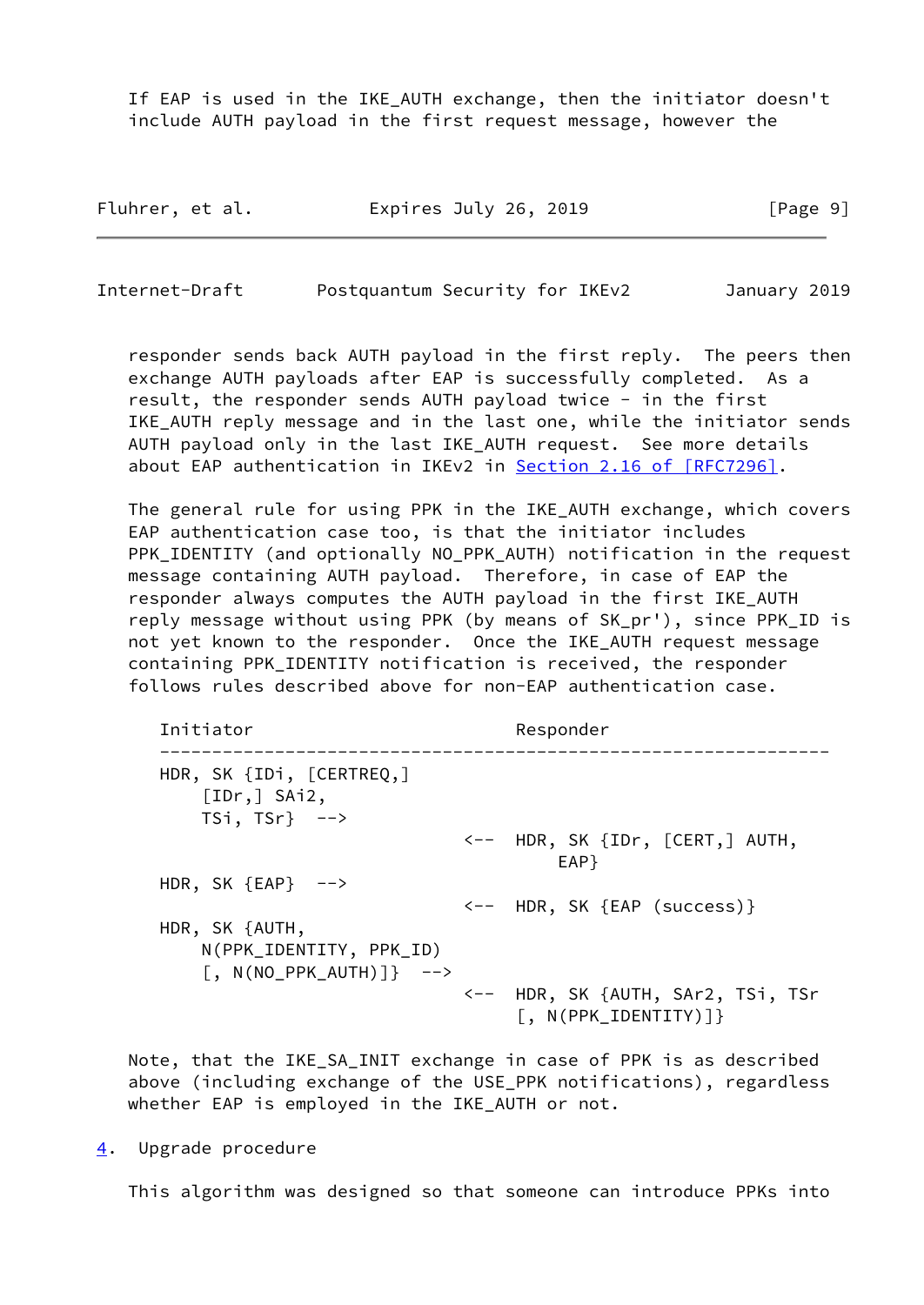an existing IKE network without causing network disruption.

 In the initial phase of the network upgrade, the network administrator would visit each IKE node, and configure:

 o The set of PPKs (and corresponding PPK\_IDs) that this node would need to know.

Fluhrer, et al. Expires July 26, 2019 [Page 10]

<span id="page-11-1"></span>Internet-Draft Postquantum Security for IKEv2 January 2019

- o For each peer that this node would initiate to, which PPK will be used.
- o That the use of PPK is currently not mandatory.

 With this configuration, the node will continue to operate with nodes that have not yet been upgraded. This is due to the USE\_PPK notify and the NO PPK AUTH notify; if the initiator has not been upgraded, he will not send the USE\_PPK notify (and so the responder will know that we will not use a PPK). If the responder has not been upgraded, she will not send the USE\_PPK notify (and so the initiator will know to not use a PPK). If both peers have been upgraded, but the responder isn't yet configured with the PPK for the initiator, then the responder could do standard IKEv2 protocol if the initiator sent NO\_PPK\_AUTH notification. If both the responder and initiator have been upgraded and properly configured, they will both realize it, and in that case, the link will be quantum secure.

 As an optional second step, after all nodes have been upgraded, then the administrator should then go back through the nodes, and mark the use of PPK as mandatory. This will not affect the strength against a passive attacker; it would mean that an attacker with a Quantum Computer (which is sufficiently fast to be able to break the (EC)DH in real time) would not be able to perform a downgrade attack.

#### <span id="page-11-0"></span>[5](#page-11-0). PPK

#### <span id="page-11-2"></span>[5.1](#page-11-2). PPK\_ID format

 This standard requires that both the initiator and the responder have a secret PPK value, with the responder selecting the PPK based on the PPK\_ID that the initiator sends. In this standard, both the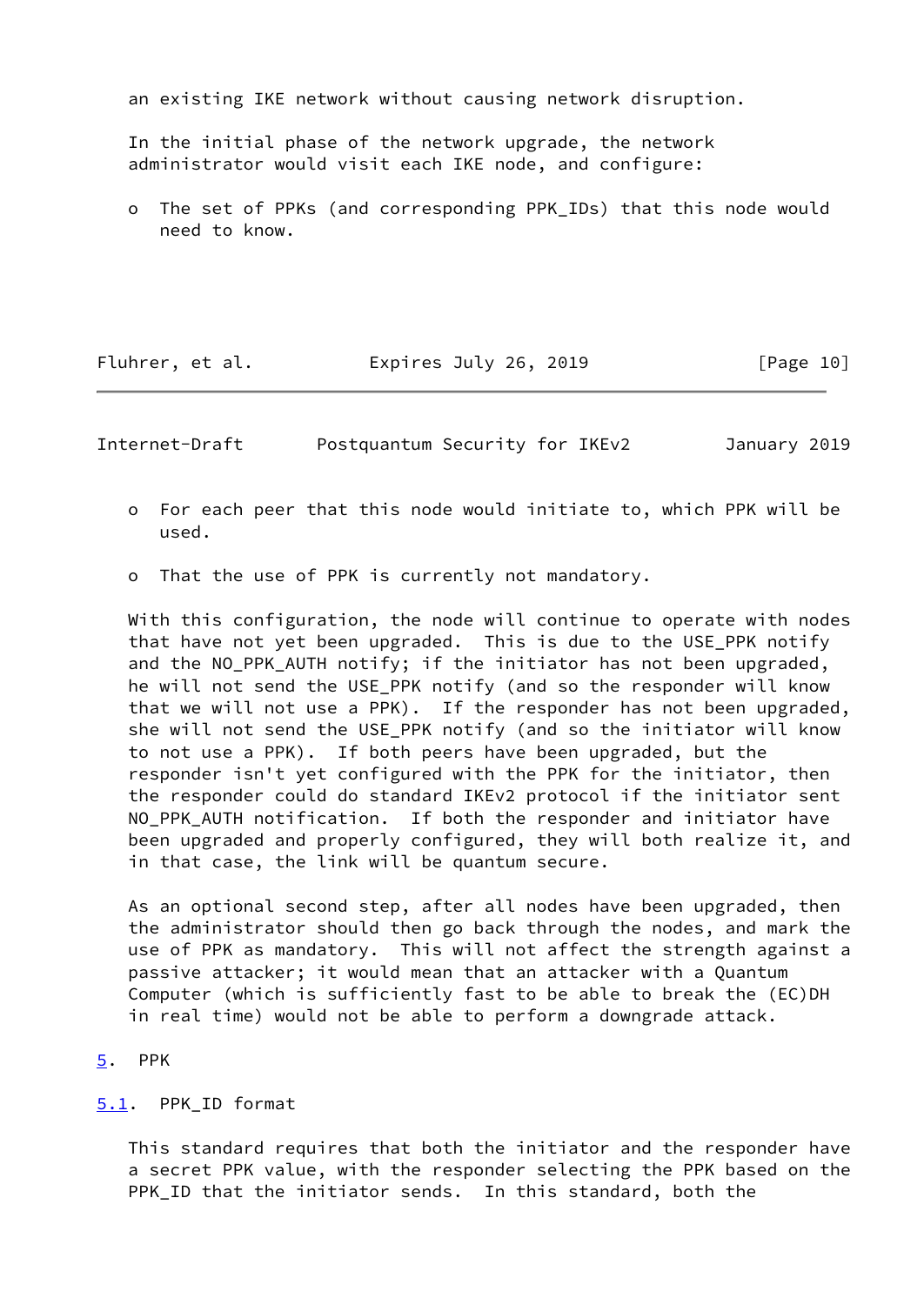initiator and the responder are configured with fixed PPK and PPK\_ID values, and do the look up based on PPK\_ID value. It is anticipated that later standards will extend this technique to allow dynamically changing PPK values. To facilitate such an extension, we specify that the PPK\_ID the initiator sends will have its first octet be the PPK\_ID Type value. This document defines two values for PPK\_ID Type:

- o PPK\_ID\_OPAQUE (1) for this type the format of the PPK\_ID (and the PPK itself) is not specified by this document; it is assumed to be mutually intelligible by both by initiator and the responder. This PPK\_ID type is intended for those implementations that choose not to disclose the type of PPK to active attackers.
- o PPK\_ID\_FIXED (2) in this case the format of the PPK\_ID and the PPK are fixed octet strings; the remaining bytes of the PPK\_ID are a configured value. We assume that there is a fixed mapping

| Fluhrer, et al. | Expires July 26, 2019 | [Page 11] |
|-----------------|-----------------------|-----------|
|-----------------|-----------------------|-----------|

<span id="page-12-1"></span>Internet-Draft Postquantum Security for IKEv2 January 2019

 between PPK\_ID and PPK, which is configured locally to both the initiator and the responder. The responder can use to do a look up the passed PPK\_ID value to determine the corresponding PPK value. Not all implementations are able to configure arbitrary octet strings; to improve the potential interoperability, it is recommended that, in the PPK\_ID\_FIXED case, both the PPK and the PPK\_ID strings be limited to the base64 character set, namely the 64 characters  $0-9$ ,  $A-Z$ ,  $a-z$ ,  $+$  and  $/$ .

 The PPK\_ID type value 0 is reserved; values 3-127 are reserved for IANA; values 128-255 are for private use among mutually consenting parties.

<span id="page-12-0"></span>[5.2](#page-12-0). Operational Considerations

 The need to maintain several independent sets of security credentials can significantly complicate a security administrator's job, and can potentially slow down widespread adoption of this specification. It is anticipated, that administrators will try to simplify their job by decreasing the number of credentials they need to maintain. This section describes some of the considerations for PPK management.

<span id="page-12-2"></span>[5.2.1](#page-12-2). PPK Distribution

PPK\_IDs of the type PPK\_ID\_FIXED (and the corresponding PPKs) are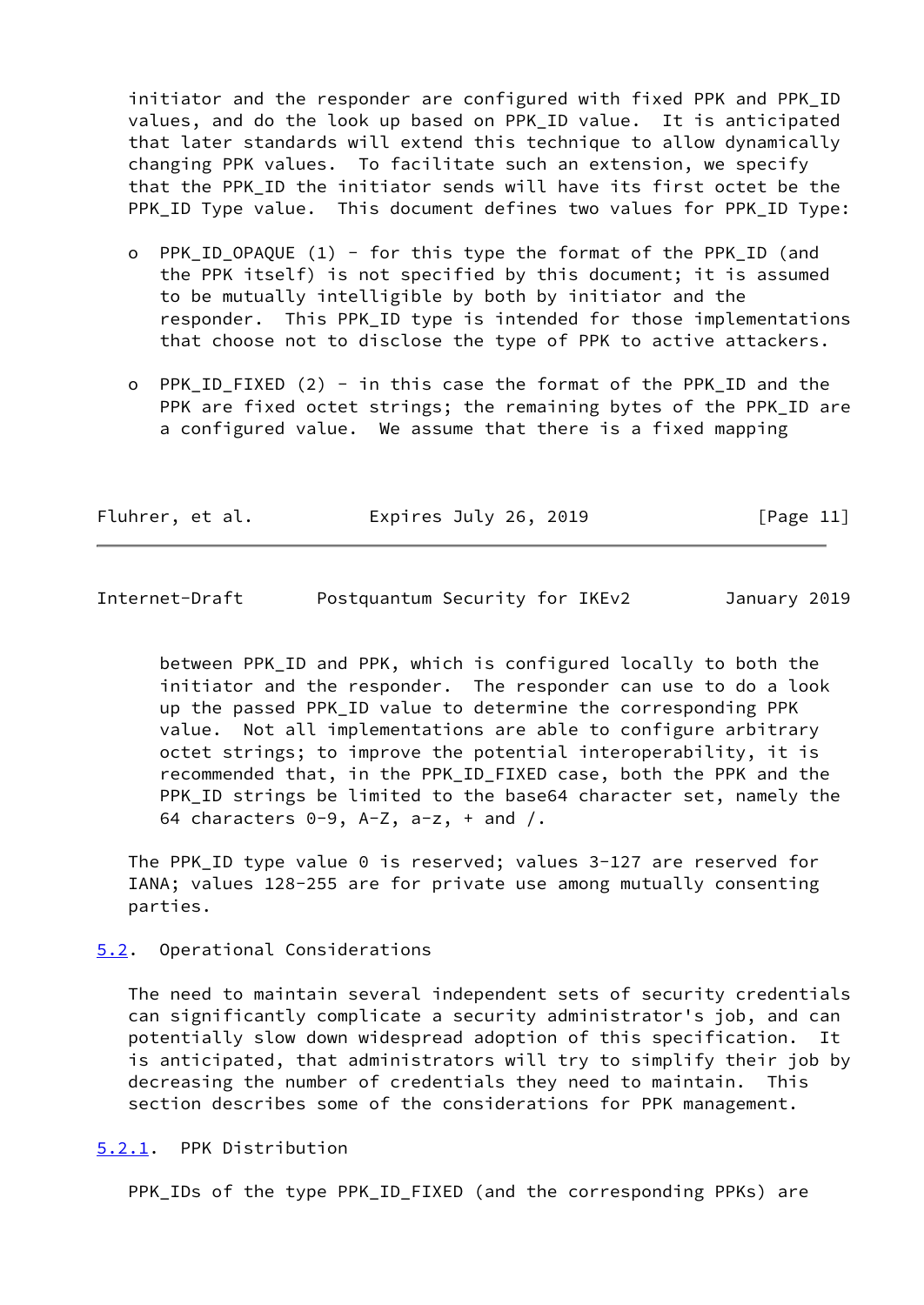assumed to be configured within the IKE device in an out-of-band fashion. While the method of distribution is a local matter and out of scope of this document or IKEv2, [\[RFC6030](https://datatracker.ietf.org/doc/pdf/rfc6030)] describes a format for symmetric key exchange. That format could be reused with the Key Id field being the PPK\_ID (without the PPK\_ID Type octet for a PPK ID FIXED), the PPK being the secret, and algorithm ("Algorithm=urn:ietf:params:xml:ns:keyprov:pskc:pin") as the PIN.

#### <span id="page-13-0"></span>[5.2.2](#page-13-0). Group PPK

 This document doesn't explicitly require that PPK is unique for each pair of peers. If it is the case, then this solution provides full peer authentication, but it also means that each host must have as many independent PPKs as the peers it is going to communicate with. As the number of peers grows the PPKs will not scale.

 It is possible to use a single PPK for a group of users. Since each peer uses classical public key cryptography in addition to PPK for key exchange and authentication, members of the group can neither impersonate each other nor read other's traffic, unless they use Quantum Computers to break public key operations. However group members can record other members' traffic and decrypt it later, when they get access to a Quantum Computer.

| Fluhrer, et al. | Expires July 26, 2019 | [Page 12] |
|-----------------|-----------------------|-----------|
|-----------------|-----------------------|-----------|

<span id="page-13-2"></span>Internet-Draft Postquantum Security for IKEv2 January 2019

 In addition, the fact that the PPK is known to a (potentially large) group of users makes it more susceptible to theft. When an attacker equipped with a Quantum Computer got access to a group PPK, all communications inside the group are revealed.

For these reasons using group PPK is NOT RECOMMENDED.

# <span id="page-13-1"></span>[5.2.3](#page-13-1). PPK-only Authentication

 If Quantum Computers become a reality, classical public key cryptography will provide little security, so administrators may find it attractive not to use it at all for authentication. This will reduce the number of credentials they need to maintain to PPKs only. Combining group PPK and PPK-only authentication is NOT RECOMMENDED, since in this case any member of the group can impersonate any other member even without help of Quantum Computers.

PPK-only authentication can be achieved in IKEv2 if NULL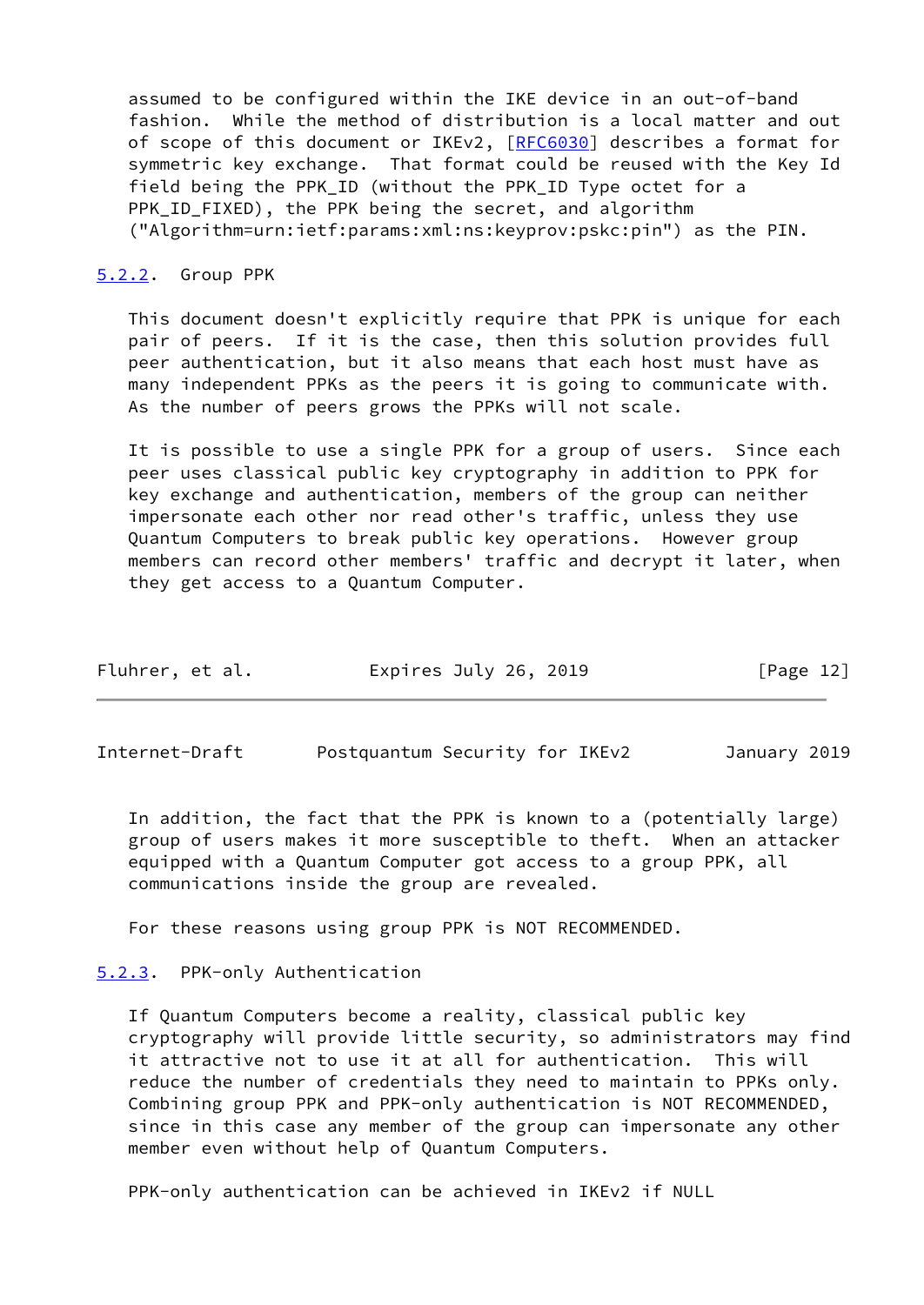Authentication method [[RFC7619](https://datatracker.ietf.org/doc/pdf/rfc7619)] is employed. Without PPK the NULL Authentication method provides no authentication of the peers, however since a PPK is stirred into the SK pi and the SK pr, the peers become authenticated if a PPK is in use. Using PPKs MUST be mandatory for the peers if they advertise support for PPK in IKE SA INIT and use NULL Authentication. Addtionally, since the peers are authenticated via PPK, the ID Type in the IDi/IDr payloads SHOULD NOT be ID\_NULL, despite using the NULL Authentication method.

<span id="page-14-0"></span>[6](#page-14-0). Security Considerations

 Quantum computers are able to perform Grover's algorithm; that effectively halves the size of a symmetric key. Because of this, the user SHOULD ensure that the postquantum preshared key used has at least 256 bits of entropy, in order to provide 128-bit security level.

 With this protocol, the computed SK\_d is a function of the PPK. Assuming that the PPK has sufficient entropy (for example, at least 2^256 possible values), then even if an attacker was able to recover the rest of the inputs to the PRF function, it would be infeasible to use Grover's algorithm with a Quantum Computer to recover the SK\_d value. Similarly, all keys that are a function of SK\_d, which include all Child SAs keys and all keys for subsequent IKE SAs (created when the initial IKE SA is rekeyed), are also quantum resistant (assuming that the PPK was of high enough entropy, and that all the subkeys are sufficiently long).

 An attacker with a Quantum Computer that can decrypt the initial IKE SA has access to all the information exchanged over it, such as

| Fluhrer, et al. | Expires July 26, 2019 | [Page 13] |
|-----------------|-----------------------|-----------|
|-----------------|-----------------------|-----------|

Internet-Draft Postquantum Security for IKEv2 January 2019

 identities of the peers, configuration parameters and all negotiated IPsec SAs information (including traffic selectors), with the exception of the cryptographic keys used by the IPsec SAs which are protected by the PPK.

 Deployments that treat this information as sensitive or that send other sensitive data (like cryptographic keys) over IKE SA MUST rekey the IKE SA before the sensitive information is sent to ensure this information is protected by the PPK. It is possible to create a childless IKE SA as specified in [\[RFC6023](https://datatracker.ietf.org/doc/pdf/rfc6023)]. This prevents Child SA configuration information from being transmited in the original IKE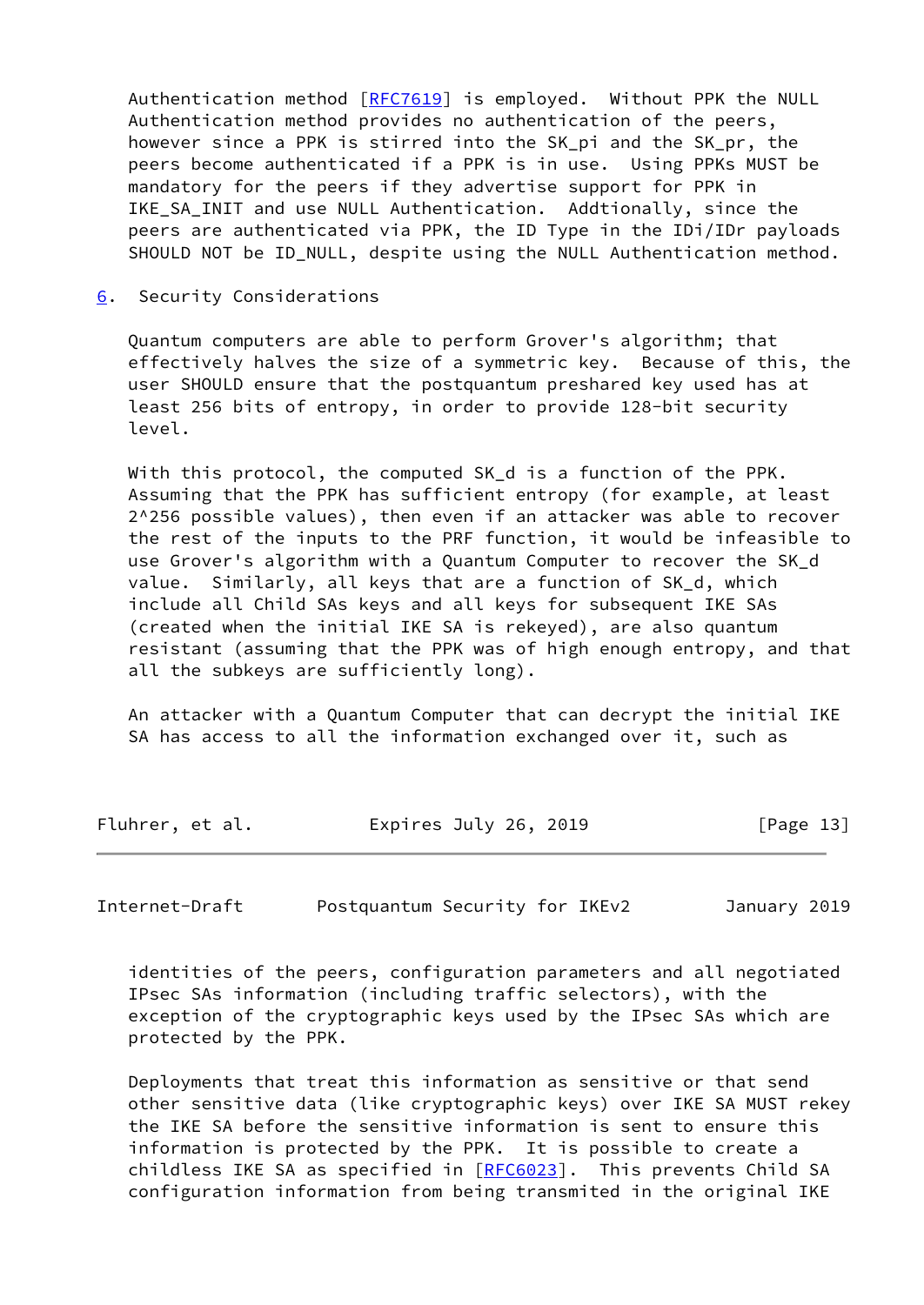SA that is not protected by a PPK. Some information related to IKE SA, that is sent in the IKE\_AUTH exchange, such as peer identities, feature notifications, Vendor ID's etc. cannot be hidden from the attack described above, even if the additional IKE SA rekey is performed.

 In addition, the policy SHOULD be set to negotiate only quantum resistant symmetric algorithms; while this RFC doesn't claim to give advice as to what algorithms are secure (as that may change based on future cryptographical results), below is a list of defined IKEv2 and IPsec algorithms that should NOT be used, as they are known not to be quantum resistant

- o Any IKEv2 Encryption algorithm, PRF or Integrity algorithm with key size less than 256 bits.
- o Any ESP Transform with key size less than 256 bits.
- o PRF AES128 XCBC and PRF AES128 CBC; even though they are defined to be able to use an arbitrary key size, they convert it into a 128-bit key internally.

[Section 3](#page-5-2) requires the initiator to abort the initial exchange if using PPKs is mandatory for it, but the responder might not include the USE\_PPK notification in the response. In this situation when the initiator aborts negotiation he leaves half-open IKE SA on the responder (because IKE\_SA\_INIT completes successfully from the responder's point of view). This half-open SA will eventually expire and be deleted, but if the initiator continues its attempts to create IKE SA with a high enough rate, then the responder may consider it as a Denial-of-Service attack and take protection measures (see [\[RFC8019](https://datatracker.ietf.org/doc/pdf/rfc8019)] for more detail). It is RECOMMENDED that implementations in this situation cache the negative result of negotiation for some time and don't make attempts to create it again for some time, because this is a result of misconfiguration and probably some re configuration of the peers is needed.

| Fluhrer, et al.<br>Expires July 26, 2019 | [Page 14] |
|------------------------------------------|-----------|
|------------------------------------------|-----------|

<span id="page-15-0"></span>Internet-Draft Postquantum Security for IKEv2 January 2019

 If using PPKs is optional for both peers and they authenticate themselves using digital signatures, then an attacker in between, equipped with a Quantum Computer capable of breaking public key operations in real time, is able to mount downgrade attack by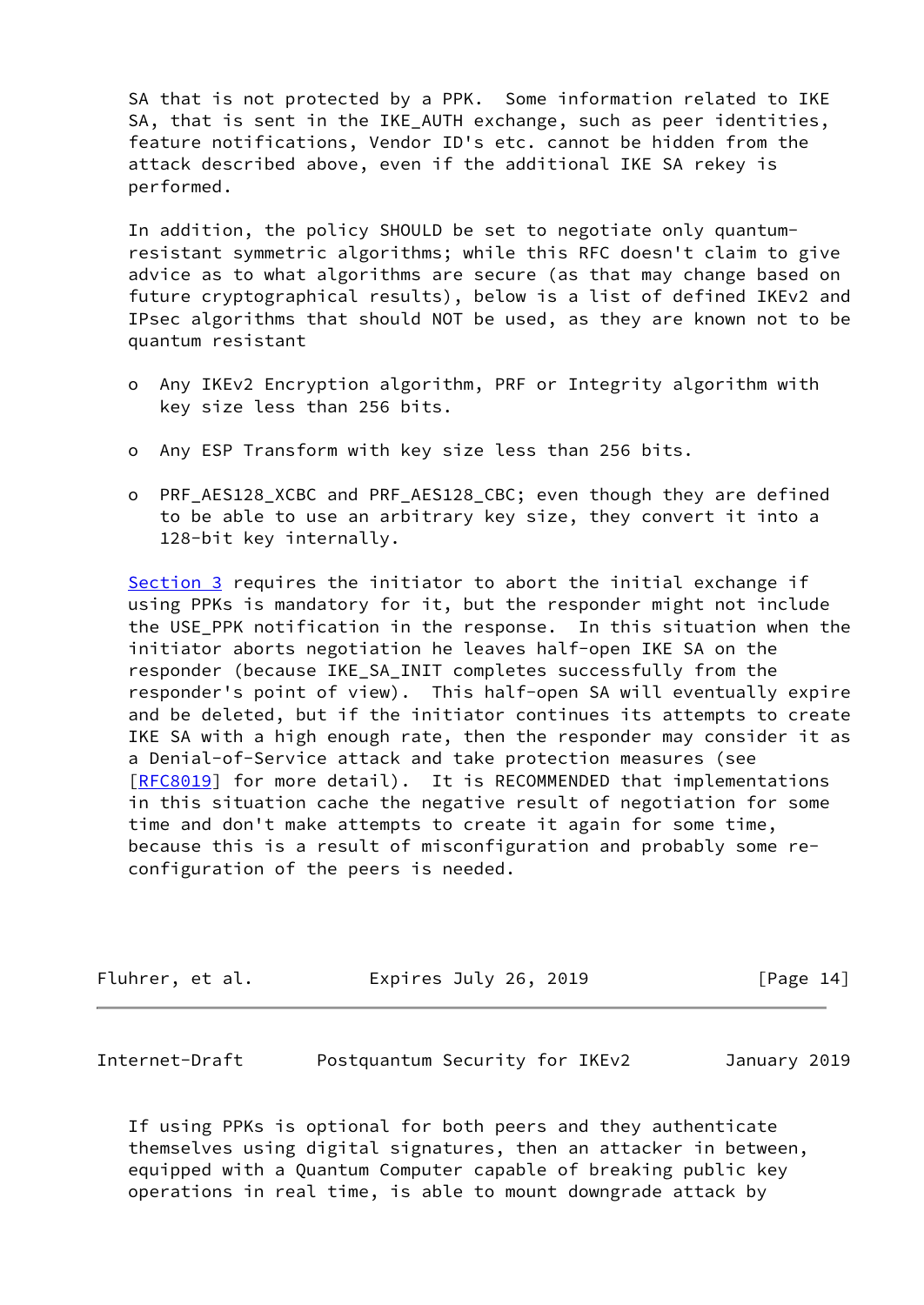removing USE\_PPK notification from the IKE\_SA\_INIT and forging digital signatures in the subsequent exchange. If using PPKs is mandatory for at least one of the peers or PSK is used for authentication, then the attack will be detected and the SA won't be created.

 If using PPKs is mandatory for the initiator, then an attacker capable to eavesdrop and to inject packets into the network can prevent creating IKE SA by mounting the following attack. The attacker intercepts the initial request containing the USE\_PPK notification and injects the forget response containing no USE\_PPK. If the attacker manages to inject this packet before the responder sends a genuine response, then the initiator would abort the exchange. To thwart this kind of attack it is RECOMMENDED, that if using PPKs is mandatory for the initiator and the received response doesn't contain the USE\_PPK notification, then the initiator doesn't abort the exchange immediately, but instead waits some time for more responses (possibly retransmitting the request). If all the received responses contain no USE\_PPK, then the exchange is aborted.

<span id="page-16-0"></span>[7](#page-16-0). IANA Considerations

 This document defines three new Notify Message Types in the "Notify Message Types - Status Types" registry:

| 16435 | USE PPK      |
|-------|--------------|
| 16436 | PPK IDENTITY |
| 16437 | NO PPK AUTH  |

 This document also creates a new IANA registry for the PPK\_ID types. The initial values of this registry are:

| Reserved<br>0<br>PPK_ID_OPAQUE<br>PPK ID FIXED<br>$\mathcal{P}$<br>Unassigned<br>$3 - 127$<br>Reserved for private use<br>$128 - 255$ | PPK_ID Type | Value |
|---------------------------------------------------------------------------------------------------------------------------------------|-------------|-------|
|                                                                                                                                       |             |       |
|                                                                                                                                       |             |       |
|                                                                                                                                       |             |       |
|                                                                                                                                       |             |       |
|                                                                                                                                       |             |       |
|                                                                                                                                       |             |       |

 Changes and additions to this registry are by Expert Review  $[REC5226]$ .

Fluhrer, et al. **Expires July 26, 2019** [Page 15]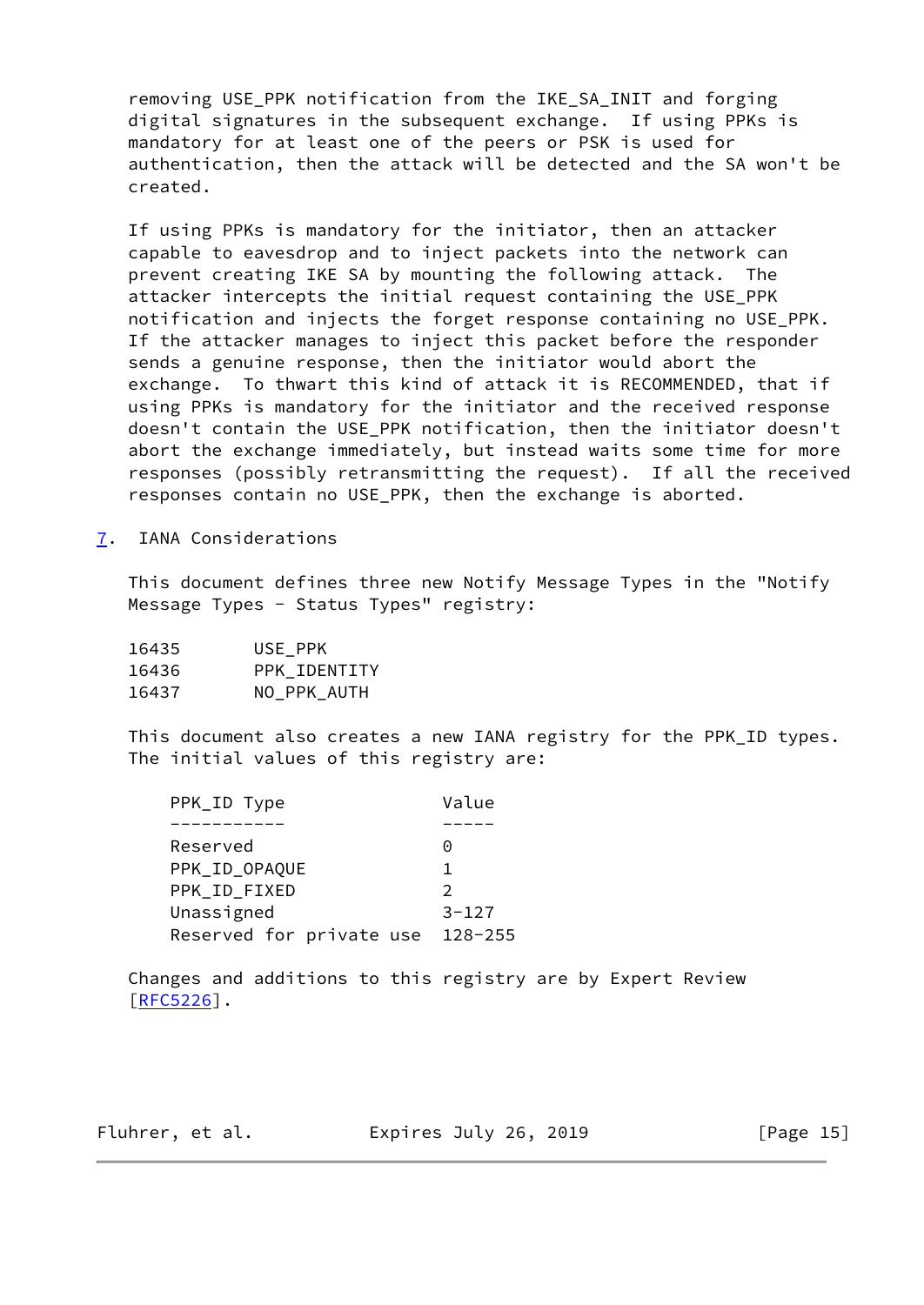<span id="page-17-1"></span>Internet-Draft Postquantum Security for IKEv2 January 2019

<span id="page-17-0"></span>[8](#page-17-0). References

<span id="page-17-2"></span>[8.1](#page-17-2). Normative References

- [RFC2119] Bradner, S., "Key words for use in RFCs to Indicate Requirement Levels", [BCP 14](https://datatracker.ietf.org/doc/pdf/bcp14), [RFC 2119](https://datatracker.ietf.org/doc/pdf/rfc2119), DOI 10.17487/RFC2119, March 1997, [<https://www.rfc](https://www.rfc-editor.org/info/rfc2119) [editor.org/info/rfc2119](https://www.rfc-editor.org/info/rfc2119)>.
- [RFC7296] Kaufman, C., Hoffman, P., Nir, Y., Eronen, P., and T. Kivinen, "Internet Key Exchange Protocol Version 2 (IKEv2)", STD 79, [RFC 7296](https://datatracker.ietf.org/doc/pdf/rfc7296), DOI 10.17487/RFC7296, October 2014, [<https://www.rfc-editor.org/info/rfc7296](https://www.rfc-editor.org/info/rfc7296)>.
- <span id="page-17-4"></span><span id="page-17-3"></span>[8.2](#page-17-3). Informational References
	- [I-D.hoffman-c2pq]

 Hoffman, P., "The Transition from Classical to Post Quantum Cryptography", [draft-hoffman-c2pq-03](https://datatracker.ietf.org/doc/pdf/draft-hoffman-c2pq-03) (work in progress), February 2018.

<span id="page-17-5"></span>[IKEV2-IANA-PRFS]

 "Internet Key Exchange Version 2 (IKEv2) Parameters, Transform Type 2 - Pseudorandom Function Transform IDs", <[https://www.iana.org/assignments/ikev2-parameters/](https://www.iana.org/assignments/ikev2-parameters/ikev2-parameters.xhtml#ikev2-parameters-6) [ikev2-parameters.xhtml#ikev2-parameters-6>](https://www.iana.org/assignments/ikev2-parameters/ikev2-parameters.xhtml#ikev2-parameters-6).

- [RFC2409] Harkins, D. and D. Carrel, "The Internet Key Exchange (IKE)", [RFC 2409,](https://datatracker.ietf.org/doc/pdf/rfc2409) DOI 10.17487/RFC2409, November 1998, <[https://www.rfc-editor.org/info/rfc2409>](https://www.rfc-editor.org/info/rfc2409).
- [RFC5226] Narten, T. and H. Alvestrand, "Guidelines for Writing an IANA Considerations Section in RFCs", [RFC 5226](https://datatracker.ietf.org/doc/pdf/rfc5226), DOI 10.17487/RFC5226, May 2008, <[https://www.rfc](https://www.rfc-editor.org/info/rfc5226) [editor.org/info/rfc5226](https://www.rfc-editor.org/info/rfc5226)>.
- [RFC6023] Nir, Y., Tschofenig, H., Deng, H., and R. Singh, "A Childless Initiation of the Internet Key Exchange Version 2 (IKEv2) Security Association (SA)", [RFC 6023](https://datatracker.ietf.org/doc/pdf/rfc6023), DOI 10.17487/RFC6023, October 2010, [<https://www.rfc](https://www.rfc-editor.org/info/rfc6023) [editor.org/info/rfc6023](https://www.rfc-editor.org/info/rfc6023)>.
- [RFC6030] Hoyer, P., Pei, M., and S. Machani, "Portable Symmetric Key Container (PSKC)", [RFC 6030](https://datatracker.ietf.org/doc/pdf/rfc6030), DOI 10.17487/RFC6030, October 2010, [<https://www.rfc-editor.org/info/rfc6030](https://www.rfc-editor.org/info/rfc6030)>.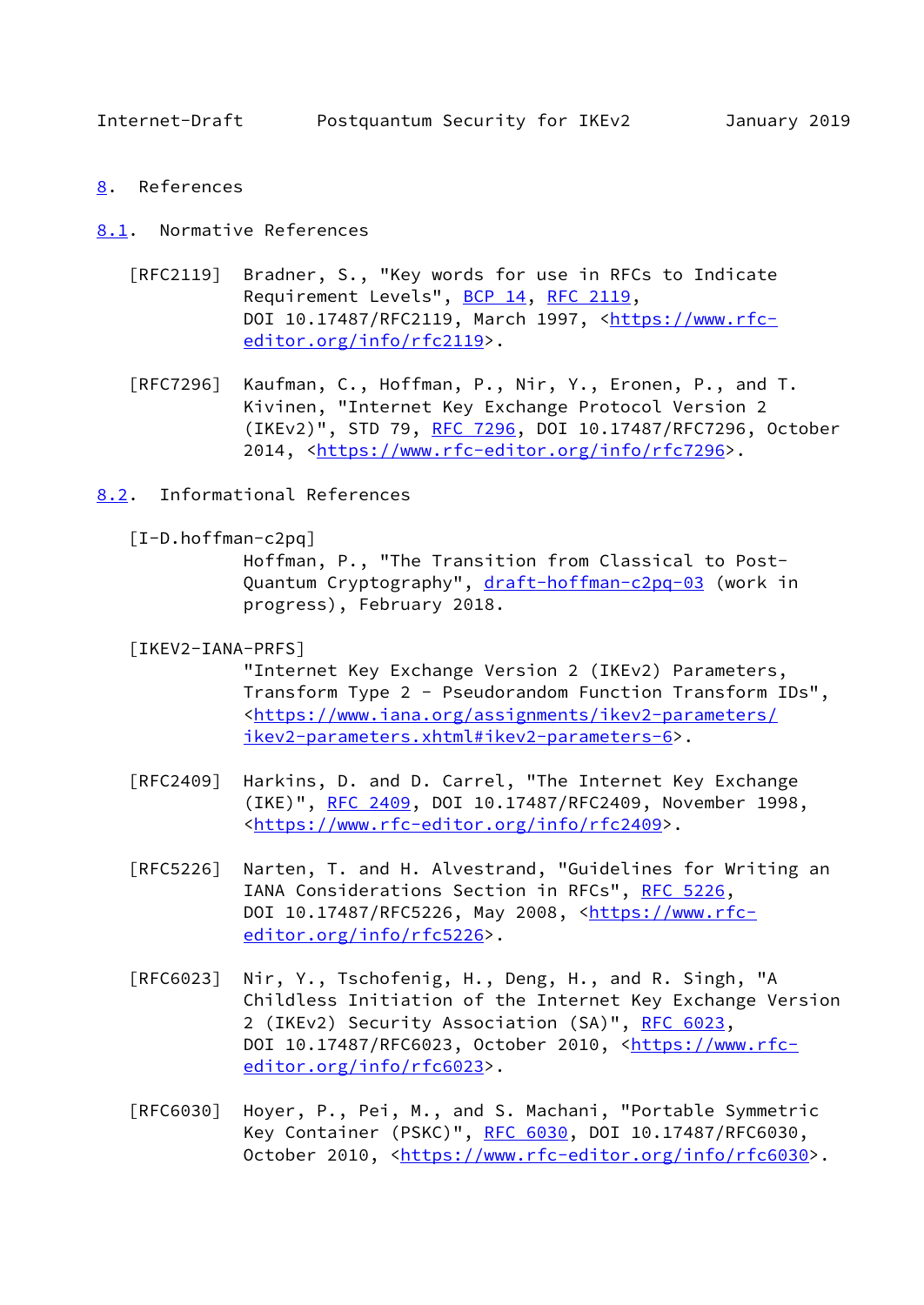### <span id="page-18-1"></span>Internet-Draft Postquantum Security for IKEv2 January 2019

- [RFC7619] Smyslov, V. and P. Wouters, "The NULL Authentication Method in the Internet Key Exchange Protocol Version 2 (IKEv2)", [RFC 7619](https://datatracker.ietf.org/doc/pdf/rfc7619), DOI 10.17487/RFC7619, August 2015, <[https://www.rfc-editor.org/info/rfc7619>](https://www.rfc-editor.org/info/rfc7619).
- [RFC8019] Nir, Y. and V. Smyslov, "Protecting Internet Key Exchange Protocol Version 2 (IKEv2) Implementations from Distributed Denial-of-Service Attacks", [RFC 8019,](https://datatracker.ietf.org/doc/pdf/rfc8019) DOI 10.17487/RFC8019, November 2016, [<https://www.rfc](https://www.rfc-editor.org/info/rfc8019) [editor.org/info/rfc8019](https://www.rfc-editor.org/info/rfc8019)>.

<span id="page-18-0"></span>[Appendix A.](#page-18-0) Discussion and Rationale

 The idea behind this document is that while a Quantum Computer can easily reconstruct the shared secret of an (EC)DH exchange, they cannot as easily recover a secret from a symmetric exchange. This makes the SK\_d, and hence the IPsec KEYMAT and any child SA's SKEYSEED, depend on both the symmetric PPK, and also the Diffie- Hellman exchange. If we assume that the attacker knows everything except the PPK during the key exchange, and there are 2^n plausible PPKs, then a Quantum Computer (using Grover's algorithm) would take  $O(2^{N(n/2)})$  time to recover the PPK. So, even if the (EC)DH can be trivially solved, the attacker still can't recover any key material (except for the SK\_ei, SK\_er, SK\_ai, SK\_ar values for the initial IKE exchange) unless they can find the PPK, which is too difficult if the PPK has enough entropy (for example, 256 bits). Note that we do allow an attacker with a Quantum Computer to rederive the keying material for the initial IKE SA; this was a compromise to allow the responder to select the correct PPK quickly.

 Another goal of this protocol is to minimize the number of changes within the IKEv2 protocol, and in particular, within the cryptography of IKEv2. By limiting our changes to notifications, and adjusting the SK\_d, SK\_pi, SK\_pr, it is hoped that this would be implementable, even on systems that perform most of the IKEv2 processing in hardware.

 A third goal was to be friendly to incremental deployment in operational networks, for which we might not want to have a global shared key, or quantum resistant IKEv2 is rolled out incrementally.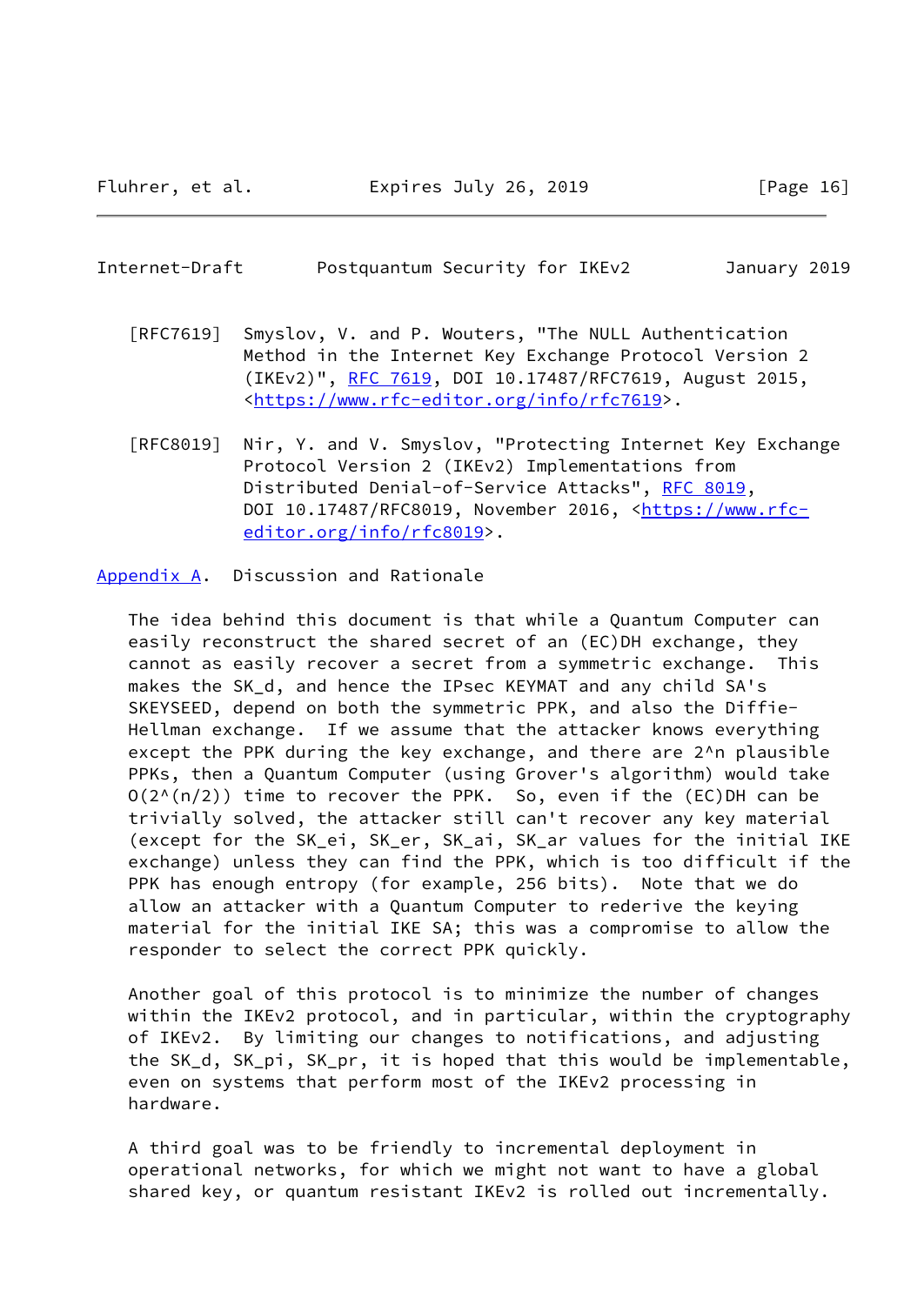This is why we specifically try to allow the PPK to be dependent on the peer, and why we allow the PPK to be configured as optional.

 A fourth goal was to avoid violating any of the security goals of IKEv2.

Fluhrer, et al. **Expires July 26, 2019** [Page 17]

<span id="page-19-1"></span>Internet-Draft Postquantum Security for IKEv2 January 2019

<span id="page-19-0"></span>[Appendix B.](#page-19-0) Acknowledgements

 We would like to thank Tero Kivinen, Paul Wouters, Graham Bartlett, Tommy Pauly, Quynh Dang and the rest of the IPSecME Working Group for their feedback and suggestions for the scheme.

Authors' Addresses

 Scott Fluhrer Cisco Systems

Email: sfluhrer@cisco.com

 David McGrew Cisco Systems

Email: mcgrew@cisco.com

 Panos Kampanakis Cisco Systems

Email: pkampana@cisco.com

 Valery Smyslov ELVIS-PLUS

 Phone: +7 495 276 0211 Email: svan@elvis.ru